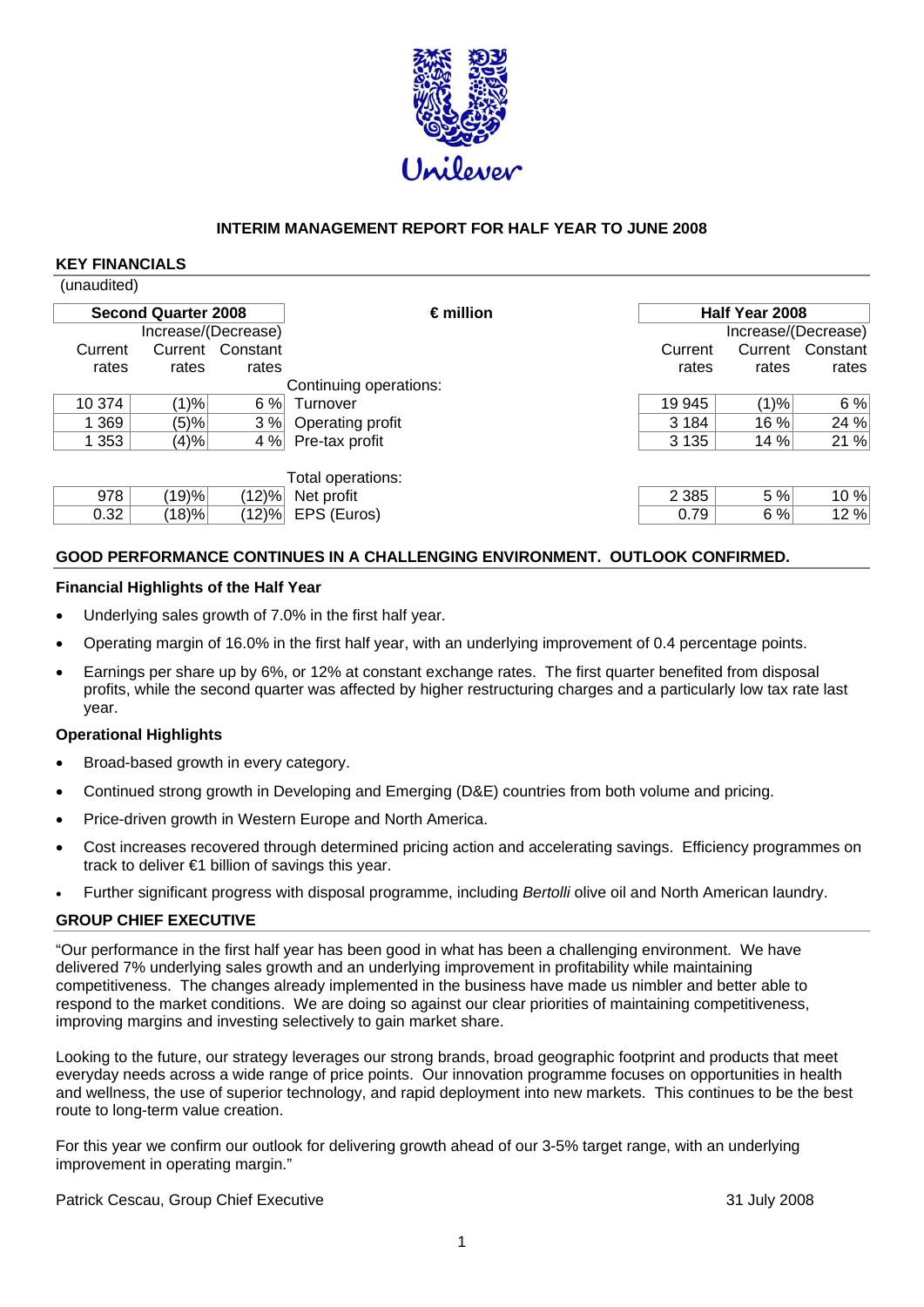

## **UNILEVER SECOND QUARTER AND HALF YEAR RESULTS 2008**

In the following commentary we report underlying sales growth (abbreviated to 'USG' or 'growth') at constant exchange rates, excluding the effects of acquisitions and disposals. Turnover includes the impact of exchange rates, acquisitions and disposals. Unilever uses 'constant rate' and 'underlying' measures primarily for internal performance analysis and targeting purposes. We also comment on trends in operating margins before RDIs (restructuring, disposals and impairments), and use the movements in Ungeared Free Cash Flow and Return On Invested Capital to measure progress against our longer-term value creation goals. Unilever believes that such measures provide additional information for shareholders on underlying business performance trends. Such measures are not defined under IFRS and are not intended to be a substitute for GAAP measures of turnover, operating margin, profit, EPS and cash flow. Please refer also to note 2 to the financial statements. Further information about these measures is available on our website at www.unilever.com/ourcompany/investorcentre

This results announcement also represents Unilever's half-yearly report for the purposes of the Disclosure and Transparency Rules (DTR) made by the UK Financial Services Authority (DTR 4.2 – Half-yearly financial reports). In this context: (i) the condensed set of financial statements can be found on pages 8 to 16; (ii) pages 1 to 7 comprise the interim management report; and (iii) the Directors' responsibility statement can be found on page 17. Other than as disclosed elsewhere in this document no material related parties transactions have taken place in the first six months of the year.

## **1. SUMMARY OF BUSINESS PERFORMANCE FOR THE SECOND QUARTER AND FIRST HALF YEAR**

Underlying sales growth was 6.8% in the second quarter, taking the half year rate to 7.0%. Prices increased by 7.4% in the second quarter and by 6.1% in the first half year.

Europe grew by 2.3% in both the quarter and the half year. All of the growth has come from pricing, with volumes 2.9% lower in the second quarter. The lower volumes largely reflect weaker ice cream sales and the expected reversal of the additional sales at the end of the first quarter ahead of price increases and systems implementations.

The Americas has sustained its momentum with growth of 5.7% in the first half year. This was achieved against a strong comparator which included the impact of additional sales ahead of the systems change in the US in June last year. In Latin America growth accelerated in both value and volume including a good performance in Brazil.

Growth in Asia Africa picked up further to 15.1% in the second quarter and is broad-based across countries with double-digit increases almost everywhere. In addition to pricing, volume growth was robust at 4.1% in the second quarter.

At a global level, all categories grew by more than 5% in the first half year.

Advertising investment behind our brands was increased by some €100 million at constant rates of exchange in the first half year. With the benefit of higher sales, media efficiency programmes and fewer promotions, A&P as a percentage of sales was 0.7 points lower in the second quarter and 0.4 points lower in the first half year.

Commodity costs increased by around €600 million in the second quarter and by around €1 billion in the first half. This is equivalent to 5.5 percentage points of sales in the quarter and 4.8 percentage points in the first half. Both price increases and savings from cost reduction programmes accelerated in the second quarter. As a result we were able to deliver an underlying improvement in operating margin of 0.5 percentage points in the quarter, taking the first half year improvement to 0.4 percentage points.

## **2. FINANCIAL COMMENTARY**

#### **2.1 Turnover**

Underlying sales growth was 6.8% in the second quarter and 7.0% in the first half year. The Euro has strengthened against most currencies and this, together with a small net impact of acquisitions and disposals, led to turnover being 1.4% lower in the second quarter and 0.5% lower in the first six months.

#### **2.2 Operating profit**

Operating profit was 5% lower than last year in the second quarter because of the strengthening of the Euro and a higher level of restructuring charges. The operating margin at 13.2% was 0.5 percentage points below last year. Before the impact of restructuring and disposals there was an underlying improvement of 0.5 percentage points.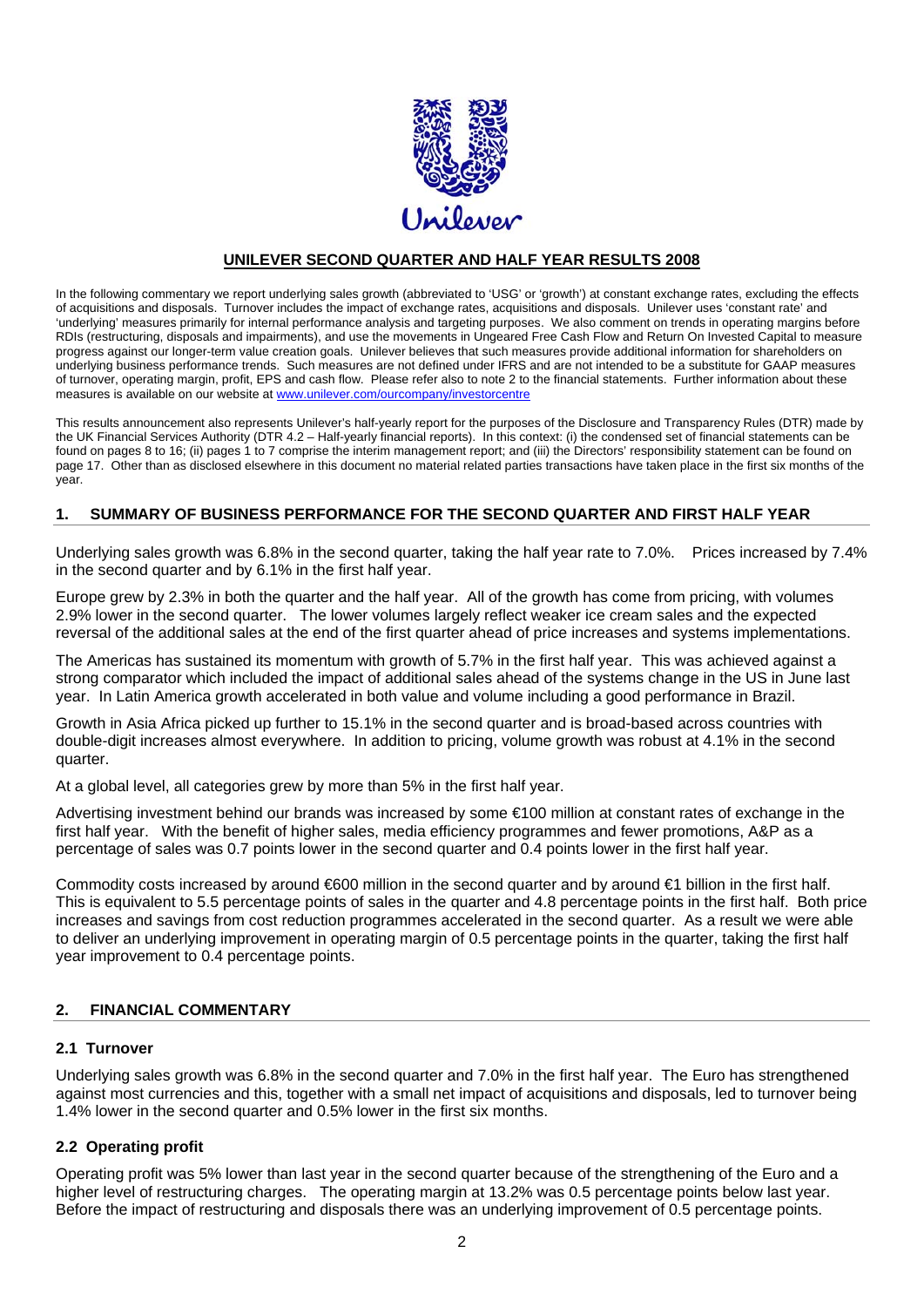For the half year, operating profit was 16% higher than last year and the operating margin of 16.0% was 2.3 percentage points higher, both being boosted by profits on disposals in the first quarter. Before restructuring and disposals there was an underlying improvement in operating margin of 0.4 percentage points.

## **2.3 Finance costs and tax**

Finance costs of net borrowings were 16% lower than last year in the quarter and in line with last year for the first six months.

The effective tax rate was 28% in the second quarter and 25% in the first half year. This compares with 19% and 20% in the second quarter and first half of last year respectively, both of which included benefits from the favourable settlement of tax audits. The underlying tax rate, before restructuring and disposals, was 26% in the first half of this year. For the full year we expect the tax rate on this basis to be around 25%.

## **2.4 Joint ventures, associates and other income from non-current investments**

Share of net profit from joint ventures and associates and other income from non-current investments for the second quarter was in line with last year at €39 million. For the first half year these contributed €92 million, which was €47 million below last year as a result of a lower level of one-time gains in the first quarter.

#### **2.5 Net profit and earnings per share**

Net profit was 19% lower than last year in the second quarter, reflecting higher restructuring costs, the low tax rate in the same quarter last year and the stronger euro.

Net profit was 5% higher in the first six months with a benefit from profits on disposals, but a negative impact from the stronger euro.

Earnings per share for the first six months were €0.79 which included a net gain of €0.07 from restructuring and disposals. This compares with €0.75 in the first six months of last year which included a negligible net impact from restructuring and disposals and benefited from the particularly low tax rate.

## **2.6 Share buy-backs**

By the end of June we had bought back 53.6 million shares at a total purchase price of €1.1 billion, as part of the planned 2008 share buy-back of at least €1.5 billion.

## **2.7 Cash flow**

Net cash flow from operating activities was €0.7 billion lower than last year. This was entirely due to a build-up of working capital in the first half year. Part of this came from the effect of commodity price inflation. In addition there were a number of temporary factors including the planned build-up of stocks during the change programme and calendar effects. The largely one-off nature of these, together with an intensified programme for working capital management across the business, is expected to result in a much improved cash flow in the second half year.

Restructuring costs were slightly higher than in the first half of 2007, but this was more than offset by lower cash contributions to pension funds and favourable tax rebates.

Net capital expenditure was also slightly higher than last year.

#### **2.8 Balance sheet**

Working capital has increased from its normal seasonal low point at the start of the year. The increase has been heightened by the factors referred to above in the commentary on cash flow movements.

The overall funding position of the Group's pension arrangements improved slightly with net liabilities for all schemes of €1.0 billion at the end of the half year, down from €1.1 billion at the end of 2007. Assets have reduced by €2.1 billion due to the fall in market values and the appreciation of the euro against the currencies of investments. Liabilities fell by €2.2 billion, mainly due to the impact of higher discount rates, net of higher inflation assumptions and the strengthening of the euro.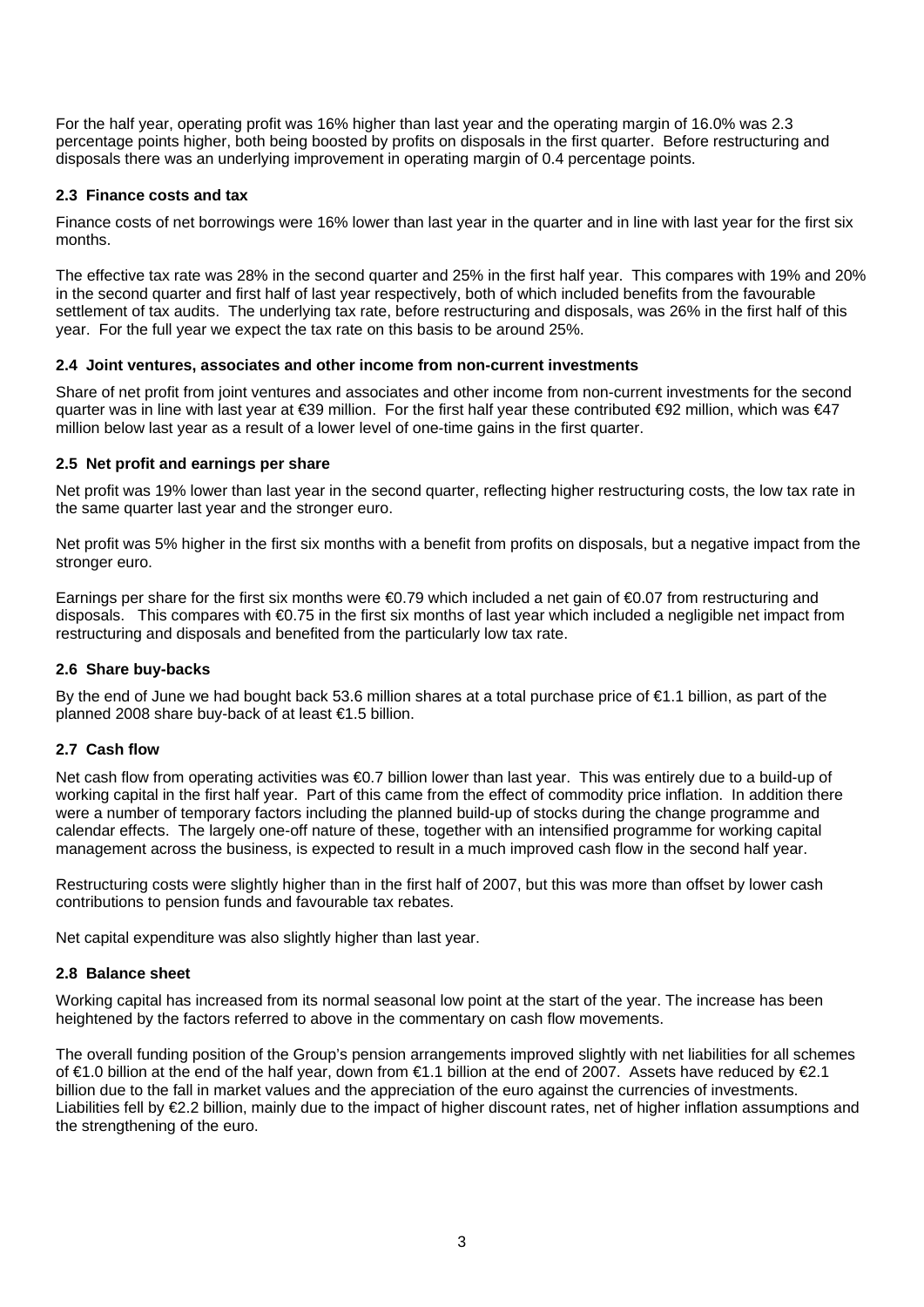## **3. OPERATIONAL REVIEW**

## **3.1 Europe**

| Second Quarter 2008 |         |        |            |                              | Half Year 2008 |       |        |            |
|---------------------|---------|--------|------------|------------------------------|----------------|-------|--------|------------|
|                     |         |        | %          |                              |                |       |        | %          |
|                     |         |        | Underlying |                              |                |       |        | Underlying |
|                     |         | %      | sales      |                              |                |       | %      | sales      |
| 2008                | 2007    | Change | growth     |                              | 2008           | 2007  | Change | growth     |
| 4 0 1 7             | 4 0 4 1 | (0.6)  | 2.3        | Turnover ( $\notin$ million) | 7511           | 7585  | (1.0)  | 2.3        |
|                     |         |        |            |                              |                |       |        |            |
| 12.9                | 13.8    |        |            | Operating Margin (%)         | 20.1           | 14.1  |        |            |
| (3.9)               | (1.7)   |        |            | Impact of RDIs $(%)^*$       | 3.5            | (1.5) |        |            |

\* *Restructuring, business disposals and other items* 

## **Growth**

Underlying sales growth was 2.3% in both the quarter and the half year, slightly behind the growth of our markets.

Central and Eastern Europe maintained its growth of around 10% with further growth in volumes in the second quarter and increased pricing. Russia made a particularly strong contribution.

Western Europe grew by 1.4% in the second quarter, and by 1.3% in the first half year. Increased prices were partly offset by lower volumes in ice cream and the expected reversal of the additional sales at the end of the first quarter ahead of price increases and systems implementations. Germany grew modestly in the second quarter, with an improved performance in spreads, after a weak start to the year. Benelux had another good quarter with continued strong growth in the Netherlands across most categories, and a pick-up in Belgium. In both the UK and Italy, savoury and dressings contributed to solid growth. Sales in France and Spain declined in difficult trading conditions and in both countries we have lost some share to private label brands.

## **Innovation**

*Hellmann's* extra light mayonnaise made with free range eggs is part of a campaign to promote the goodness of mayonnaise in the UK, France and Italy. *Rama* flavoured creams have been launched in Germany and the Nordic countries. In tea, we have built further on the Rainforest Alliance certification, extended *Lipton* linea slimming teas and introduced *Lipton* clear green, a new generation of healthy tea. A strong programme for *Magnum* ice creams included new-look 'minis' across the region, and the top-of-the-range 'temptation' introduced to several new countries.

A new range of *Axe* body washes and after shave balms has been launched in the UK, Germany and France and the latest global body spray *Axe* dark temptation across the region. The new upside-down deodorants for *Dove* and *Rexona* offer the smoothest ever roll-on with less packaging material. *Small & mighty* concentrated detergents are being rolled out across the region under the *Dirt is Good* brand. As well as offering consumer convenience, these also have a markedly better environmental footprint. In oral care we have launched *Signal* white now, the first instant whitening toothpaste.

## **Profitability**

 point. Gross margins were lower as we recovered cost increases in absolute terms but not yet sufficiently to maintain The first half year operating margin of 20.1% was 6.0 percentage points higher than last year, largely reflecting profits on disposals. Before restructuring and disposals there was an underlying improvement in margin of 1.0 percentage the percentage margin. However this was more than compensated by sharply lower overheads costs.

## **Accelerating change**

As previously announced, Western Europe will be managed as a single region under a new President, Doug Baillie. This will allow the management to focus solely on driving improved performance in the region. Central and Eastern Europe will now be under the responsibility of Harish Manwani, President for Asia Africa, reflecting the priority on business building in developing and emerging markets. These changes will be reflected in the regional segmentation of Unilever's published results from the end of this year.

In the second quarter we completed the move to a single office location in Italy, and announced four factory rationalisations and the setting up of a new multi-country organisation for Central Europe. The move to a single SAP system for the region continues, with three quarters of our business now live and the full programme to be complete by the end of the year. In July we announced the disposal of the *Bertolli* olive oil business and three local bottled oil brands in Italy.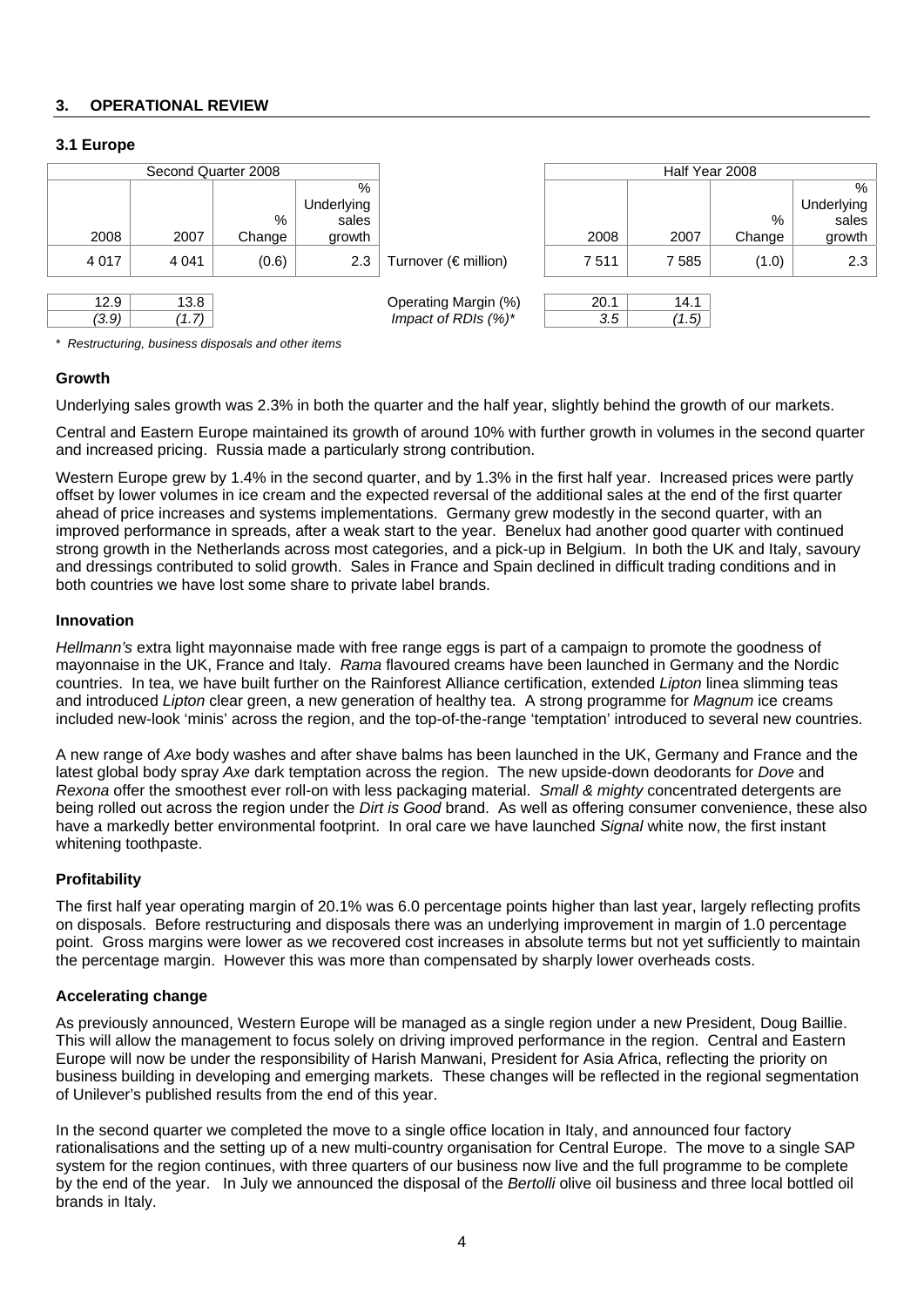## **3.2 The Americas**

|         |       | Second Quarter 2008 |            |                              |       |       | Half Year 2008 |            |
|---------|-------|---------------------|------------|------------------------------|-------|-------|----------------|------------|
|         |       |                     | %          |                              |       |       |                | %          |
|         |       |                     | Underlying |                              |       |       |                | Underlying |
|         |       | %                   | sales      |                              |       |       | %              | sales      |
| 2008    | 2007  | Change              | growth     |                              | 2008  | 2007  | Change         | growth     |
| 3 3 1 4 | 3520  | (5.8)               | 4.9        | Turnover ( $\notin$ million) | 6453  | 6751  | (4.4)          | 5.7        |
|         |       |                     |            |                              |       |       |                |            |
| 13.4    | 14.9  |                     |            | Operating Margin (%)         | 13.7  | 14.6  |                |            |
| (1.3)   | (0.7) |                     |            | Impact of RDIs (%)*          | (1.0) | (0.7) |                |            |

\* *Restructuring, business disposals and other items* 

#### **Growth**

The good momentum in the business has been sustained, with underlying sales growth of 5.7% in the first six months, against a strong comparator due to the additional sales ahead of the systems implementation in the US at the end of the second quarter last year. This held back the second quarter growth for the region as a whole by some 2 percentage points.

In the US all of the growth is coming from price, with consumer volumes lower than a year ago. Before the effect of the systems implementation last year, which reversed in July, our own sales in the US grew by about 4% in both the second quarter and the first six months, slightly ahead of the market growth rate. Canada had a weak second quarter.

Our growth in Latin America has been strong across all the main countries, with 13% in the second quarter taking the half year growth rate to 11%. There has been a good performance in Brazil and continued high growth in Mexico and elsewhere.

#### **Innovation**

 the US and a new milder tasting mayonnaise made with milk in Brazil and Mexico. *Bertolli* frozen meals in the US New ranges of *Knorr* bouillons, sauces and soups have been launched in Brazil and Argentina with a clear Vitality positioning, featuring healthy ingredients. Under the *Hellmann's* brand we have introduced an olive oil mayonnaise in have been extended with a range of 'mediterranean garden' dishes.

The latest global *Dove* range, 'go fresh', has been launched in the US, as well as a new cream oil variant, 'sleek satin'. As in Europe, *Axe* has brought out body washes targeted at over 20's and the new 'dark temptation' deodorant with a novel chocolate fragrance. In Laundry the new *Dirt is Good* mix with improved cleaning and longer-lasting freshness has been introduced to Latin America as well as a variant of *Surf* with fabric conditioner. New variants of 3 times concentrated liquid detergents have been launched in the US.

## **Profitability**

The operating margin for the first half year was 13.7%, which was 0.9 percentage points lower than last year. Before the impact of restructuring and disposals, there was an underlying reduction in margin of 0.6 percentage points. We have fully recovered the impact of higher commodity costs in absolute terms, through a combination of savings and price increases, but this has not been enough to maintain the percentage margin.

## **Accelerating change**

As part of the One Unilever programme, the move to a single head office for the US business in Englewood Cliffs and the closure of the Greenwich office has been completed. At the same time, the ice cream businesses in the US and Canada have been integrated into the respective One Unilever country organisations. In Latin America, the financial shared services centre has been sold to Capgemini. We have also announced the disposal of olive oil sold under the *Bertolli* brand as part of a global agreement, and the sale of the North American laundry business.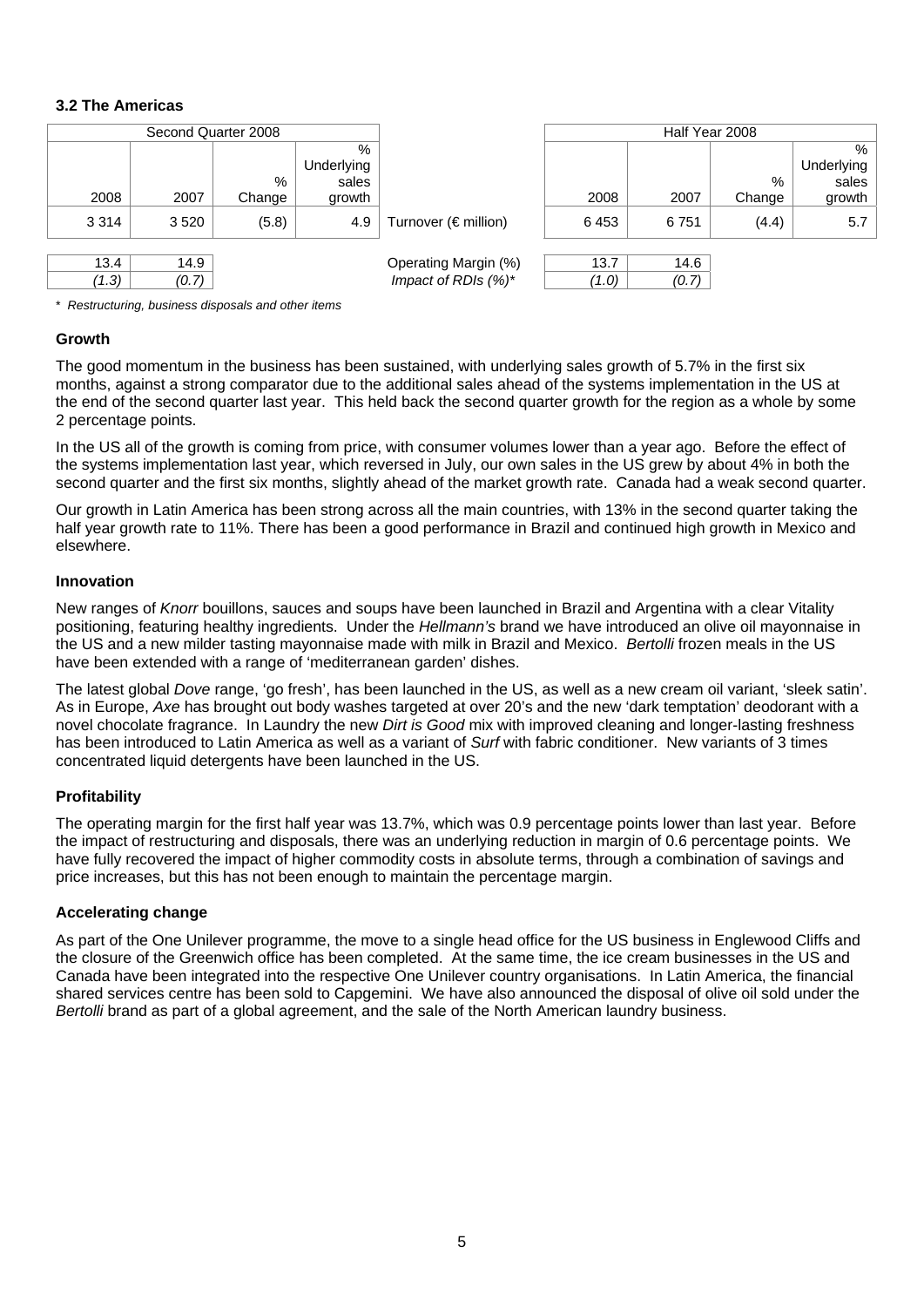## **3.3 Asia Africa**

| Second Quarter 2008 |       |        |            |                              |       | Half Year 2008 |        |            |
|---------------------|-------|--------|------------|------------------------------|-------|----------------|--------|------------|
|                     |       |        | %          |                              |       |                |        | %          |
|                     |       |        | Underlying |                              |       |                |        | Underlying |
|                     |       | %      | sales      |                              |       |                | $\%$   | sales      |
| 2008                | 2007  | Change | growth     |                              | 2008  | 2007           | Change | growth     |
| 3 0 4 3             | 2965  | 2.7    | 15.1       | Turnover ( $\notin$ million) | 5981  | 5718           | 4.6    | 14.7       |
|                     |       |        |            |                              |       |                |        |            |
| 13.3                | 12.2  |        |            | Operating Margin (%)         | 13.3  | 12.1           |        |            |
| (0.4)               | (0.5) |        |            | Impact of RDIs $(%)^*$       | (0.2) | (0.6)          |        |            |

\* *Restructuring, business disposals and other items* 

## **Growth**

Underlying sales growth was 15.1% in the second quarter and 14.7% in the first half year. While more of the growth in value is coming from pricing, volumes also continue to grow well, albeit at a slightly slower pace than last year. Our growth continues to be very broad-based and is ahead of the market. All of our top five D&E businesses in the region, and all our categories, grew at more than 10%.

In India, laundry contributed particularly strongly with good growth in all three of our brands, each positioned at a different income level. The new global *Sunsilk* mix is driving share gain in India as elsewhere in the region. China has sustained a growth rate of over 20%, with most of this coming from higher volumes including the build of *Clear*  shampoo. Indonesia has shown continued strong growth momentum, particularly in personal care and ice cream. Turkey had another good, well balanced performance, however growth in South Africa came entirely from price, with volumes flat, largely as a result of supply chain constraints.

Performance in Japan and Australia was weak in more difficult consumer markets.

#### **Innovation**

We have launched *Lipton* milk tea in a number of new countries and introduced *Lipton* clear green teas in Turkey and Arabia. A strong programme for *Cornetto* ice cream includes a new 'choco disk' variant and we have introduced *Magnum* chocolate indulgence in China and India. In Turkey we have launched *Knorr* eat in colour mealmakers and mayonnaise in a squeezy bottle.

*Rexona* is taking the first steps to building a market for deodorants in China. New versions of *Pond's* anti-ageing and skin-lightening creams and the new global *Sunsilk* range have been rolled out across the region. Innovations in laundry include *Surf* clean and fresh, *Surf* Excel multi-chamber sachets, the improved global *Dirt is Good* mix and concentrated fabric conditioners.

## **Profitability**

The operating margin for the first six months was 13.3%, which was 1.2 percentage points higher than a year ago. Before the impact of restructuring and disposals there was an underlying improvement of 0.8 percentage points. Savings programmes and price increases have offset the impact of higher commodity costs and we have the benefit of increased scale from sales growth.

#### **Accelerating change**

The move to a single SAP system across the region is progressing to plan and we are setting up a regional supply chain team based in Singapore.

In the second quarter we announced the disposal of our palm oil business in Cote D'Ivoire and the acquisition of laundry soaps in the same country. We have also announced the disposal of Komili olive oil in Turkey. Both these transactions are subject to regulatory approval.

Central and Eastern Europe will be managed as part of this region. This reflects the focus on business building in these countries as part of Unilever's priority for Developing and Emerging markets. The change will be reflected in our reporting of business segments from the end of this year.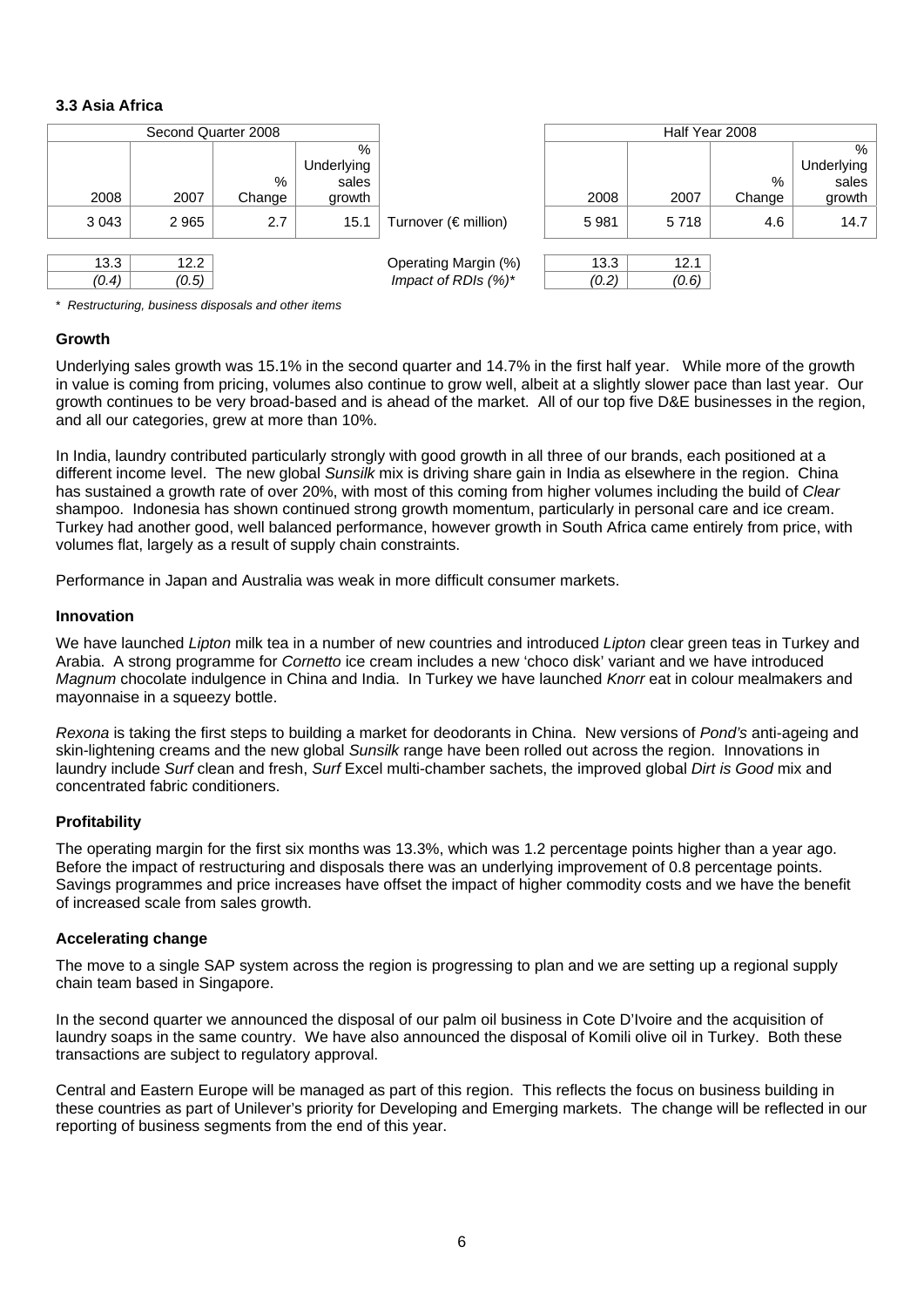#### **RISK MANAGEMENT**

On pages 13 and 14 of our 2007 Report and Accounts we set out our assessment of the principal risk issues that would face the business through 2008. In our view, the nature and potential impact of such risks remains essentially unchanged as regards our performance over the second half of the year. As anticipated, commodity prices affecting the materials we buy have continued to show an upward trend in the first half of the year. We will continue to monitor this closely and to manage our response through a combination of pricing and savings programmes. In addition, there could be a further weakening of key economies. Whilst people's essential needs for food and hygiene would remain unchanged, we could experience impact in markets as individual consumers adjust their spending patterns. We manage the associated risks by ensuring that our brands remain competitive through appropriate pricing, marketing support and relevant innovation in our product portfolio across a wide range of price points.

#### **OTHER INFORMATION**

On 10 April 2008, Unilever entered into a settlement with Mars to bring an end to all claims made by Mars concerning Unilever's distribution arrangements for the sale of impulse ice cream. Prior to the settlement, Mars had initiated proceedings against Unilever in a number of European jurisdictions. The settlement does not imply any admission of liability on Unilever's part.

In April 2008 Unilever received a notice from the UK Office of Fair Trading requiring the production of documents in relation to an investigation into potential co-ordination of the retail prices of products in the grocery sector. A response to the notice was provided in June 2008. It is too early to gauge whether the investigation to which the notice relates will lead to a Statement of Objections being addressed to Unilever or its subsidiaries.

In June 2008, Unilever premises in Austria, Belgium, Italy, The Netherlands and Spain were the subject of unannounced inspections by the European Commission and/or national competition authorities. The inspections were in relation to the home care and/or personal care markets. A request for information relating to alleged anticompetitive behaviour in detergents markets in the EEA was subsequently received by Unilever in July 2008. It is too early to gauge whether the investigation that has been initiated will lead to a Statement of Objections being addressed to Unilever or its subsidiaries.

## **CAUTIONARY STATEMENT**

 Euronext Amsterdam and the US Securities and Exchange Commission, including the Annual Report on Form 20-F. These This announcement may contain forward-looking statements, including 'forward-looking statements' within the meaning of the United States Private Securities Litigation Reform Act of 1995. Words such as 'expects', 'anticipates', 'intends' or the negative of these terms and other similar expressions of future performance or results, including financial objectives to 2010, and their negatives are intended to identify such forward-looking statements. These forward-looking statements are based upon current expectations and assumptions regarding anticipated developments and other factors affecting the Group. They are not historical facts, nor are they guarantees of future performance. Because these forward-looking statements involve risks and uncertainties, there are important factors that could cause actual results to differ materially from those expressed or implied by these forwardlooking statements, including, among others, competitive pricing and activities, consumption levels, costs, the ability to maintain and manage key customer relationships and supply chain sources, currency values, interest rates, the ability to integrate acquisitions and complete planned divestitures, physical risks, environmental risks, the ability to manage regulatory, tax and legal matters and resolve pending matters within current estimates, legislative, fiscal and regulatory developments, political, economic and social conditions in the geographic markets where the Group operates and new or changed priorities of the Boards. Further details of potential risks and uncertainties affecting the Group are described in the Group's filings with the London Stock Exchange, forward-looking statements speak only as of the date of this document. Except as required by any applicable law or regulation, the Group expressly disclaims any obligation or undertaking to release publicly any updates or revisions to any forward-looking statements contained herein to reflect any change in the Group's expectations with regard thereto or any change in events, conditions or circumstances on which any such statement is based.

#### **ENQUIRIES**

**Media:** Media Relations Team **Investors:** Investor Relations Team UK +44 20 7822 6805 tim.johns@unilever.com +44 20 7822 6830 investor.relations@unilever.com or +44 20 7822 6010 trevor.gorin@unilever.com NL +31 10 217 4844 gerbert-van.genderen-stort@unilever.com

There will be a web cast of the results presentation available at: www.unilever.com/ourcompany/investorcentre/results/quarterlyresults/default.asp

The results for the third quarter 2008 and the announcement of interim dividends will be published on 30 October 2008.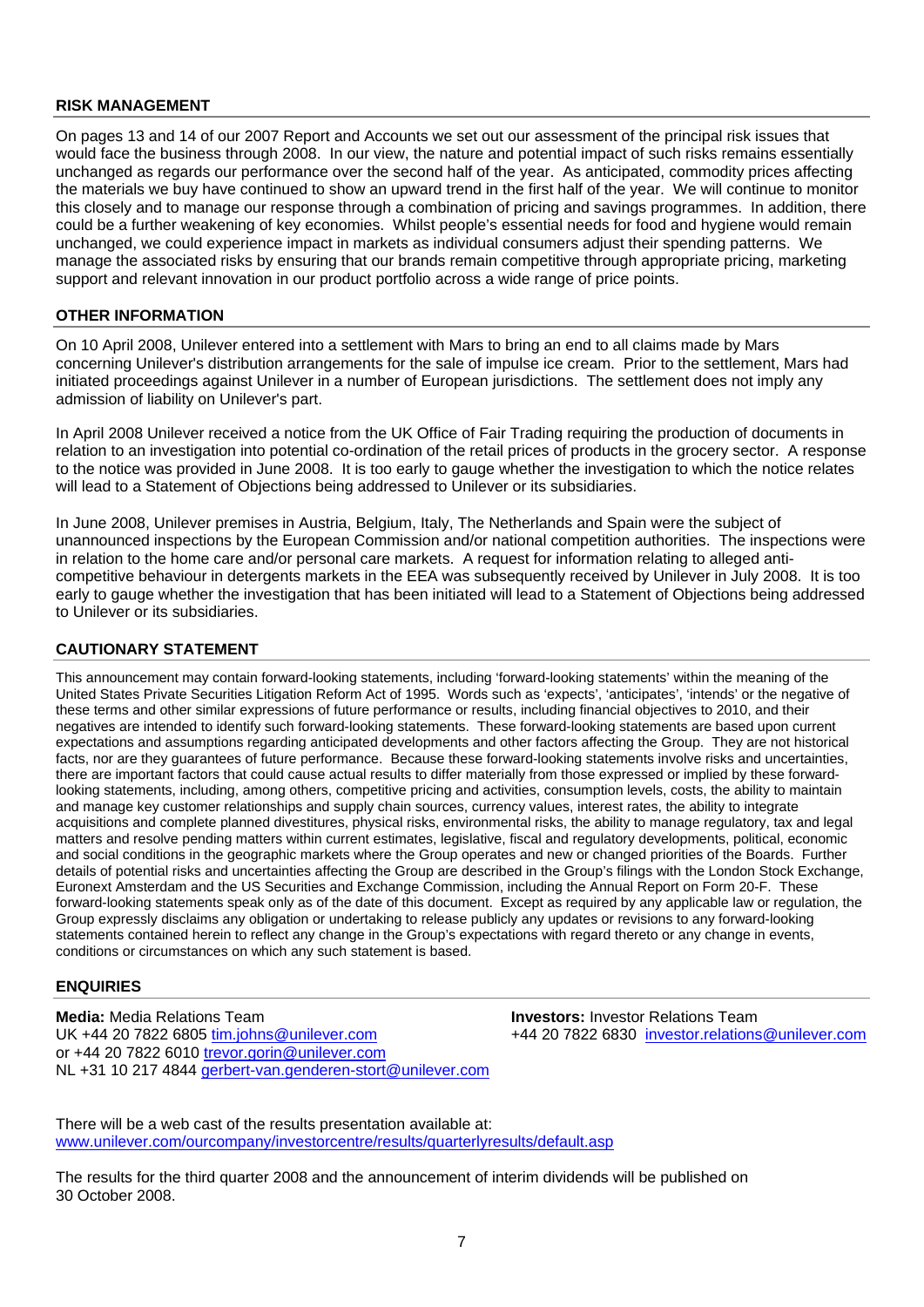#### **INCOME STATEMENT**

(unaudited)

|            | <b>Second Quarter</b> |                           |                                  | €million                                                                                         | <b>Half Year</b>         |             |       |                                                      |
|------------|-----------------------|---------------------------|----------------------------------|--------------------------------------------------------------------------------------------------|--------------------------|-------------|-------|------------------------------------------------------|
| 2008       | 2007                  | Current Constant<br>rates | Increase/<br>(Decrease)<br>rates |                                                                                                  | 2008                     | 2007        | rates | Increase/<br>(Decrease)<br>Current Constant<br>rates |
|            |                       |                           |                                  | <b>Continuing operations:</b>                                                                    |                          |             |       |                                                      |
| 10 374     | 10 5 26               | (1)%                      |                                  | 6 % Turnover                                                                                     | 19 945                   | 20 054      | (1)%  | 6 %                                                  |
| 1 3 6 9    | 1443                  | (5)%                      |                                  | 3 % Operating profit                                                                             | 3 1 8 4                  | 2745        | 16 %  | 24 %                                                 |
| (212)      | (110)                 |                           |                                  | After (charging)/crediting:<br>Restructuring, business disposals and<br>other items (see note 3) | 181                      | (196)       |       |                                                      |
|            |                       |                           |                                  |                                                                                                  |                          |             |       |                                                      |
| (55)<br>27 | (70)<br>44            |                           |                                  | Net finance costs<br>Finance income                                                              | (141)<br>51              | (140)<br>71 |       |                                                      |
| (114)      | (147)                 |                           |                                  | Finance costs                                                                                    | (259)                    | (278)       |       |                                                      |
| 32         | 33                    |                           |                                  | Pensions and similar obligations                                                                 | 67                       | 67          |       |                                                      |
| 30         | 30                    |                           |                                  | Share in net profit/(loss) of joint ventures                                                     | 74                       | 57          |       |                                                      |
| (1)        | 3                     |                           |                                  | Share in net profit/(loss) of associates                                                         | 8                        | 51          |       |                                                      |
| 10         | 6                     |                           |                                  | Other income from non-current investments                                                        | 10                       | 31          |       |                                                      |
| 1 3 5 3    | 1 4 1 2               | (4)%                      |                                  | 4 % Profit before taxation                                                                       | 3 1 3 5                  | 2744        | 14 %  | 21 %                                                 |
| (375)      | (259)                 |                           |                                  | Taxation                                                                                         | (750)                    | (539)       |       |                                                      |
| 978        | 1 1 5 3               | (15)%                     |                                  | (8)% Net profit from continuing operations                                                       | 2 3 8 5                  | 2 2 0 5     | 8 %   | 14 %                                                 |
|            | 54                    |                           |                                  | Net profit/(loss) from discontinued operations                                                   |                          | 76          |       |                                                      |
| 978        | 1 207                 | (19)%                     |                                  | (12)% Net profit for the period                                                                  | 2 3 8 5                  | 2 2 8 1     | 5 %   | 10%                                                  |
|            |                       |                           |                                  | <b>Attributable to:</b>                                                                          |                          |             |       |                                                      |
| 69         | 63                    |                           |                                  | Minority interests                                                                               | 137                      | 124         |       |                                                      |
| 909        | 1 1 4 4               | (21)%                     | (14)%                            | Shareholders' equity                                                                             | 2 2 4 8                  | 2 1 5 7     | 4 %   | 10 %                                                 |
|            |                       |                           |                                  | Combined earnings per share                                                                      |                          |             |       |                                                      |
| 0.32       | 0.38                  | (14)%                     | (8)%                             | Continuing operations (Euros)                                                                    | 0.79                     | 0.72        | 10%   | 16 %                                                 |
| 0.31       | 0.37                  | (14)%                     | (8)%                             | Continuing operations - diluted (Euros)                                                          | 0.77                     | 0.70        | 10%   | 16 %                                                 |
|            | 0.02                  |                           |                                  | Discontinued operations (Euros)                                                                  |                          | 0.03        |       |                                                      |
|            | 0.01                  |                           |                                  | Discontinued operations - diluted (Euros)                                                        | $\overline{\phantom{0}}$ | 0.02        |       |                                                      |
| 0.32       | 0.40                  | (18)%                     | (12)%                            | <b>Total operations (Euros)</b>                                                                  | 0.79                     | 0.75        | 6%    | 12 %                                                 |
| 0.31       | 0.38                  | (19)%                     | (12)%                            | Total operations - diluted (Euros)                                                               | 0.77                     | 0.72        | 6 %   | 12 %                                                 |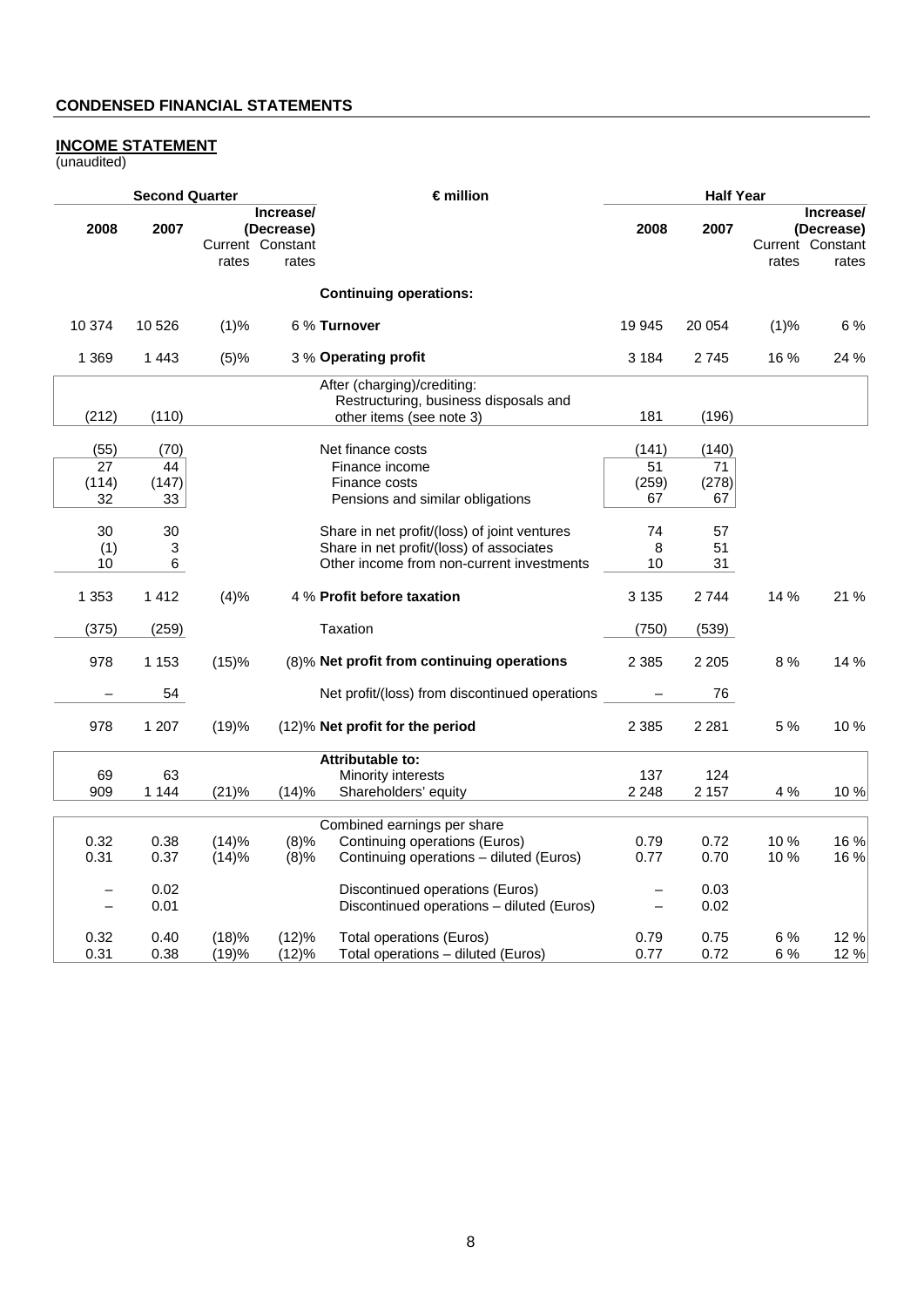## **STATEMENT OF RECOGNISED INCOME AND EXPENSE**  (unaudited)

| $\epsilon$ million                                            | <b>Half Year</b> |         |
|---------------------------------------------------------------|------------------|---------|
|                                                               | 2008             | 2007    |
| Fair value gains/(losses) on financial instruments net of tax | (34)             | 14      |
| Actuarial gains/(losses) on pension schemes net of tax        | (126)            | 1 2 2 1 |
| Currency retranslation gains/(losses) net of tax              | (331)            | 194     |
| Net income/(expense) recognised directly in equity            | (491)            | 1429    |
| Net profit for the period                                     | 2 3 8 5          | 2 2 8 1 |
| Total recognised income and expense for the period            | 1894             | 3710    |
| Attributable to:                                              |                  |         |
| Minority interests                                            | 91               | 131     |
| Shareholders' equity                                          | 1803             | 3579    |

#### **CASH FLOW STATEMENT**

(unaudited)

| $\epsilon$ million                                     | <b>Half Year</b> |         |
|--------------------------------------------------------|------------------|---------|
|                                                        | 2008             | 2007    |
| <b>Operating activities</b>                            |                  |         |
| Cash flow from operating activities                    | 885              | 1661    |
| Income tax paid                                        | (481)            | (600)   |
| Net cash flow from operating activities                | 404              | 1 0 6 1 |
| Investing activities                                   |                  |         |
| Interest received                                      | 64               | 62      |
| Net capital expenditure                                | (491)            | (444)   |
| Acquisitions and disposals                             | 403              | 72      |
| Other investing activities                             | 40               | 161     |
| Net cash flow from/(used in) investing activities      | 16               | (149)   |
| <b>Financing activities</b>                            |                  |         |
| Dividends paid on ordinary share capital               | (1194)           | (1412)  |
| Interest and preference dividends paid                 | (201)            | (225)   |
| Change in financial liabilities                        | 2 0 8 1          | 1 9 0 5 |
| Share buy-back programme                               | (1085)           | (663)   |
| Other movements on treasury stock                      | (19)             | 219     |
| Other financing activities                             | (89)             | (309)   |
| Net cash flow from/(used in) financing activities      | (507)            | (485)   |
| Net increase/(decrease) in cash and cash equivalents   | (87)             | 427     |
| Cash and cash equivalents at the beginning of the year | 901              | 710     |
| Effect of foreign exchange rate changes                | (152)            | 23      |
| Cash and cash equivalents at the end of period         | 662              | 1 1 6 0 |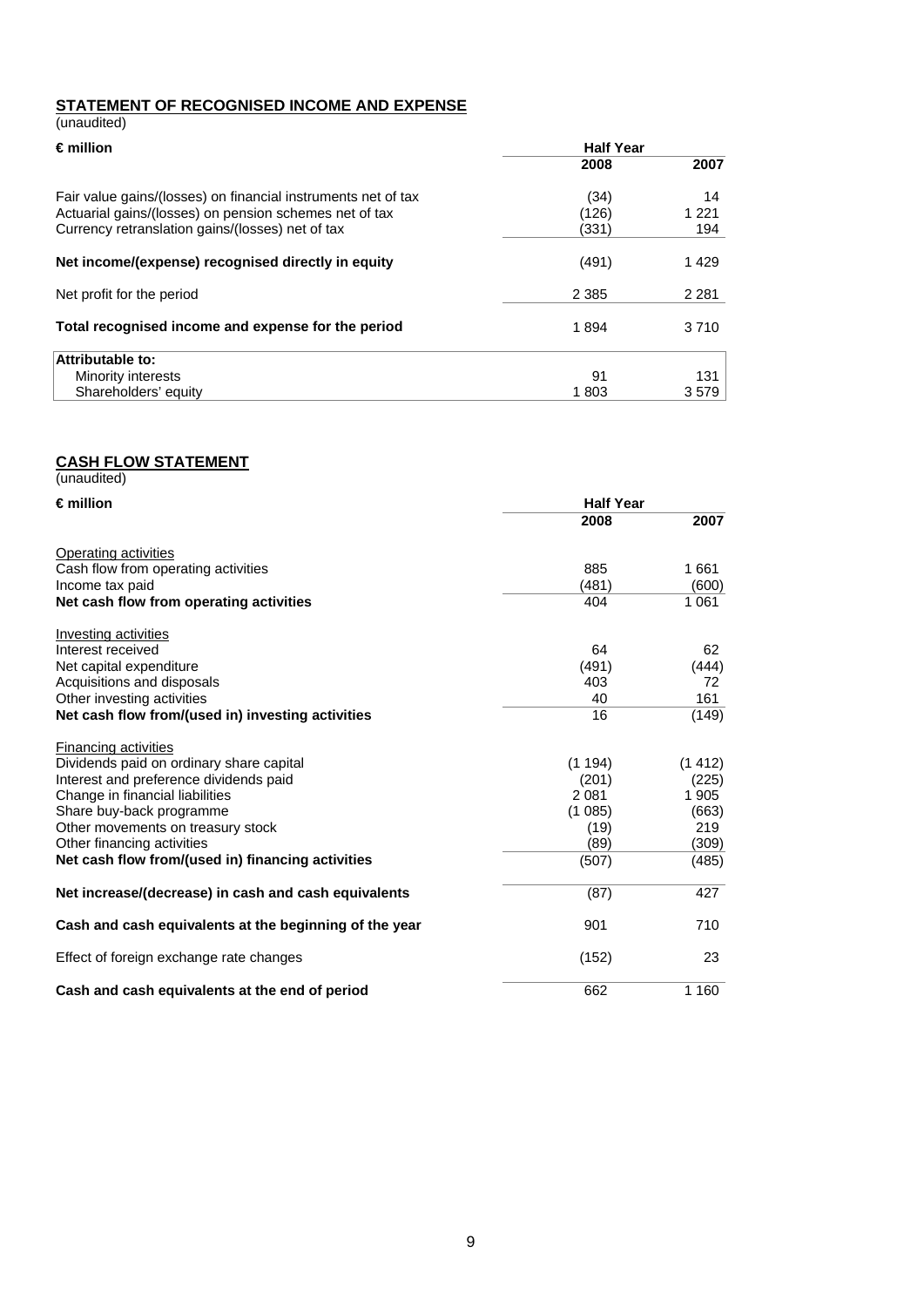# **BALANCE SHEET**

| (unaudited) |
|-------------|
|             |

|                                                               | As at   | As at       | As at    |
|---------------------------------------------------------------|---------|-------------|----------|
|                                                               | 30 June | 31 December | 30 June  |
| $\epsilon$ million                                            | 2008    | 2007        | 2007     |
| Non-current assets                                            |         |             |          |
| Goodwill                                                      | 12 015  | 12 244      | 12 439   |
| Intangible assets                                             | 4 4 3 6 | 4511        | 4741     |
| Property, plant and equipment                                 | 6045    | 6 2 8 4     | 6 2 4 9  |
| Pension asset for funded schemes in surplus                   | 1857    | 2 0 0 8     | 2451     |
| Deferred tax assets                                           | 966     | 1 0 0 3     | 782      |
| Other non-current assets                                      | 1 2 4 5 | 1 3 2 4     | 1 2 1 5  |
| <b>Total non-current assets</b>                               | 26 5 64 | 27 374      | 27 877   |
| Current assets                                                |         |             |          |
| Inventories                                                   | 4 4 3 1 | 3894        | 4 166    |
| Trade and other current receivables                           | 5514    | 4 1 9 4     | 5437     |
| Current tax assets                                            | 241     | 367         | 254      |
| Cash and cash equivalents                                     | 1 0 6 0 | 1 0 9 8     | 1518     |
| Other financial assets                                        | 259     | 216         | 292      |
| Non-current assets held for sale                              | 277     | 159         | 38       |
| <b>Total current assets</b>                                   | 11 782  | 9928        | 11 705   |
| <b>Current liabilities</b>                                    |         |             |          |
| <b>Financial liabilities</b>                                  | (5947)  | (4166)      | (5367)   |
| Trade payables and other current liabilities                  | (8377)  | (8017)      | (8833)   |
| Current tax liabilities                                       | (457)   | (395)       | (614)    |
| Provisions                                                    | (829)   | (968)       | (658)    |
| Liabilities associated with non-current assets held for sale  | (42)    | (13)        |          |
| <b>Total current liabilities</b>                              | (15652) | (13559)     | (15 472) |
| Net current assets/(liabilities)                              | (3870)  | (3631)      | (3767)   |
| <b>Total assets less current liabilities</b>                  | 22 694  | 23743       | 24 110   |
| Non-current liabilities                                       |         |             |          |
| Financial liabilities due after one year                      | 5 607   | 5483        | 5 2 3 3  |
| Non-current tax liabilities                                   | 231     | 233         | 226      |
| Pensions and post-retirement healthcare benefits liabilities: |         |             |          |
| Funded schemes in deficit                                     | 787     | 827         | 517      |
| Unfunded schemes                                              | 2 0 8 4 | 2 2 7 0     | 3097     |
| Provisions                                                    | 785     | 694         | 899      |
| Deferred tax liabilities                                      | 1 2 6 0 | 1 2 1 3     | 1 0 8 8  |
| Other non-current liabilities                                 | 168     | 204         | 256      |
| <b>Total non-current liabilities</b>                          | 10 922  | 10 924      | 11 316   |
| Equity                                                        |         |             |          |
| Shareholders' equity                                          | 11 344  | 12 3 8 7    | 12 245   |
| Minority interests                                            | 428     | 432         | 549      |
| <b>Total equity</b>                                           | 11772   | 12819       | 12794    |
| <b>Total capital employed</b>                                 | 22 694  | 23 743      | 24 110   |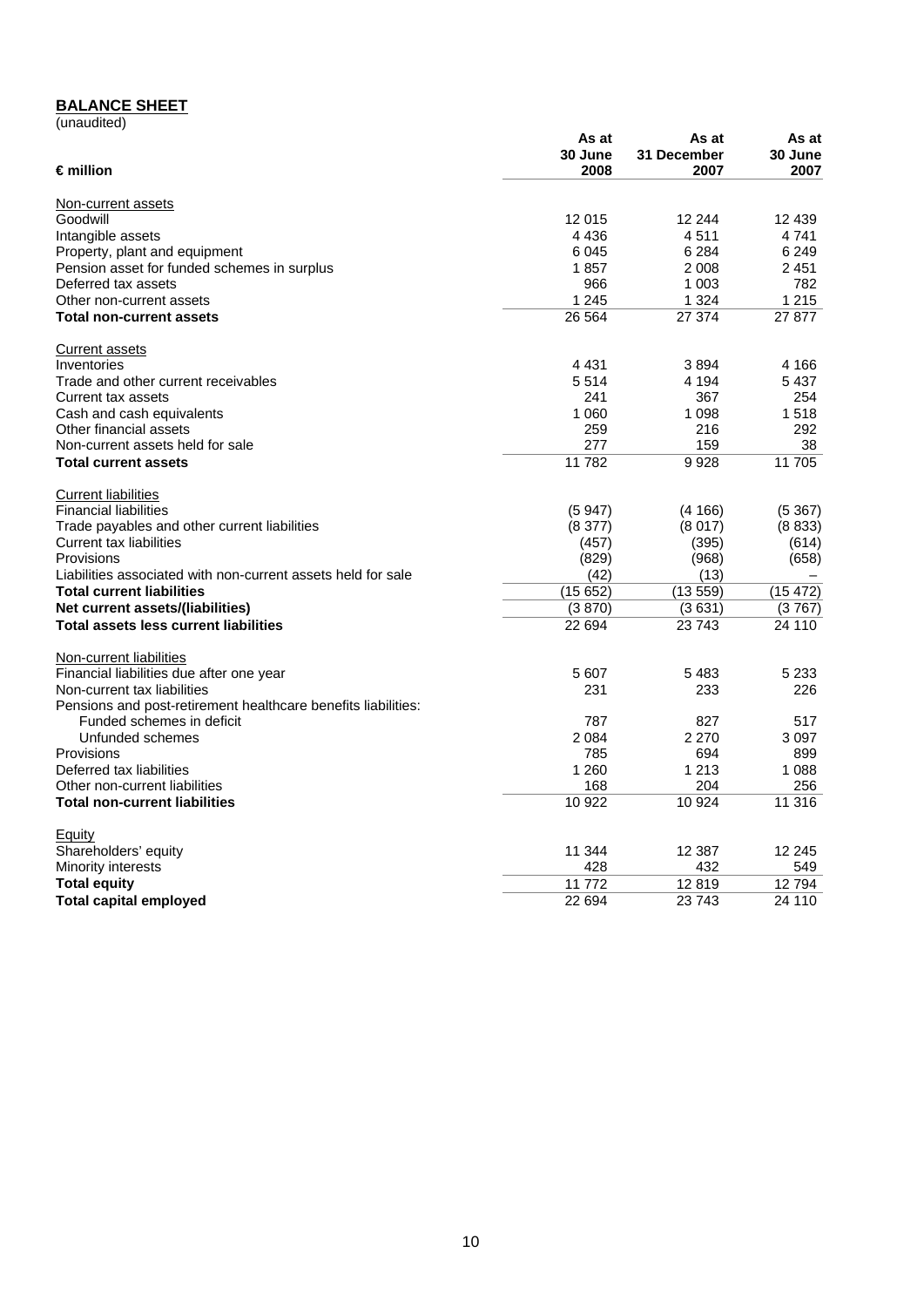(unaudited)

## **1 ACCOUNTING INFORMATION AND POLICIES**

The condensed interim financial statements are based on International Financial Reporting Standards (IFRS) as adopted by the EU and IFRS as issued by the International Accounting Standards Board, and have been prepared in accordance with International Accounting Standard (IAS) 34 'Interim Financial Reporting'. The basis of preparation is consistent with that applied for the year ended 31 December 2007.

The condensed financial statements are shown at current exchange rates, while percentage year-on-year changes are shown at both current and constant exchange rates to facilitate comparison.

The income statement on page 8 and the statement of recognised income and expense and the cash flow statement on page 9 are translated at rates current in each period. The balance sheet on page 10 is translated at period-end rates of exchange.

The financial statements attached do not constitute the full financial statements within the meaning of Section 240 of the UK Companies Act 1985. Full accounts for Unilever for the year ended 31 December 2007 have been delivered to the Registrar of Companies. The auditors' report on these accounts was unqualified and did not contain a statement under Section 237(2) or Section 237(3) of the UK Companies Act 1985.

## **2 NON-GAAP MEASURES**

In our financial reporting we use certain measures that are not recognised under IFRS or other generally accepted accounting principles (GAAP). We do this because we believe that these measures are useful to investors and other users of our financial statements in helping them to understand underlying business performance. Wherever we use such measures, we make clear that these are not intended as a substitute for recognised GAAP measures. Wherever appropriate and practical, we provide reconciliations to relevant GAAP measures.

 The principal non-GAAP measure which we apply in our quarterly reporting is underlying sales growth, which we reconcile to changes in the GAAP measure turnover in notes 4 and 5. In note 8 we reconcile net debt to the amounts reported in our balance sheet and cash flow statement. We also comment on underlying trends in operating profit, by which we mean the movements recorded after setting aside the impact of restructuring, disposals and impairments, on the grounds that the incidence of these items is uneven between quarterly reporting periods. We specifically avoid referring to a measure of 'underlying operating profit', since such a term might imply that we did not regard the items involved, particularly restructuring costs, as an ongoing element of our business over the longer term. In addition, we report annually against two further non-GAAP measures: Ungeared Free Cash Flow and Return on Invested Capital. Further information about these measures and their reconciliation to GAAP measures is given on on our website at www.unilever.com/investorcentre

## **3 SIGNIFICANT ITEMS WITHIN THE INCOME STATEMENT**

 within operating profit. In our operating review by geographic segment and in note 4 we highlight the impact of these items on our In our income statement reporting we recognise restructuring costs, profits and losses on business disposals and certain other oneoff items, which we collectively term RDIs. We disclose on the face of our income statement the total value of such items that arise operating margin. The impact of these items, and of similar items arising within other elements of our income statement, on our reported net profit was as follows:

#### **€ million**

| <b>Second Quarter</b> |       |                                             | <b>Half Year</b> |       |
|-----------------------|-------|---------------------------------------------|------------------|-------|
| 2008                  | 2007  |                                             | 2008             | 2007  |
|                       |       | RDIs within operating profit:               |                  |       |
| (206)                 | (120) | Restructuring                               | (330)            | (241) |
|                       | 6     | <b>Business disposals</b>                   | 516              | 36    |
| (5)                   | 4     | Other one-off items                         | (5)              |       |
| (212)                 | (110) |                                             | 181              | (196) |
| 58                    | 37    | Tax effect of RDIs within operating profit: | (3)              | 72    |
|                       | 57    | RDIs arising below operating profit:        | 24               | 137   |
| (154)                 | (16)  | Total impact of RDIs on net profit          | 202              | 13    |
|                       |       |                                             |                  |       |

The impact of RDIs on reported Earnings Per Share is given in note 10.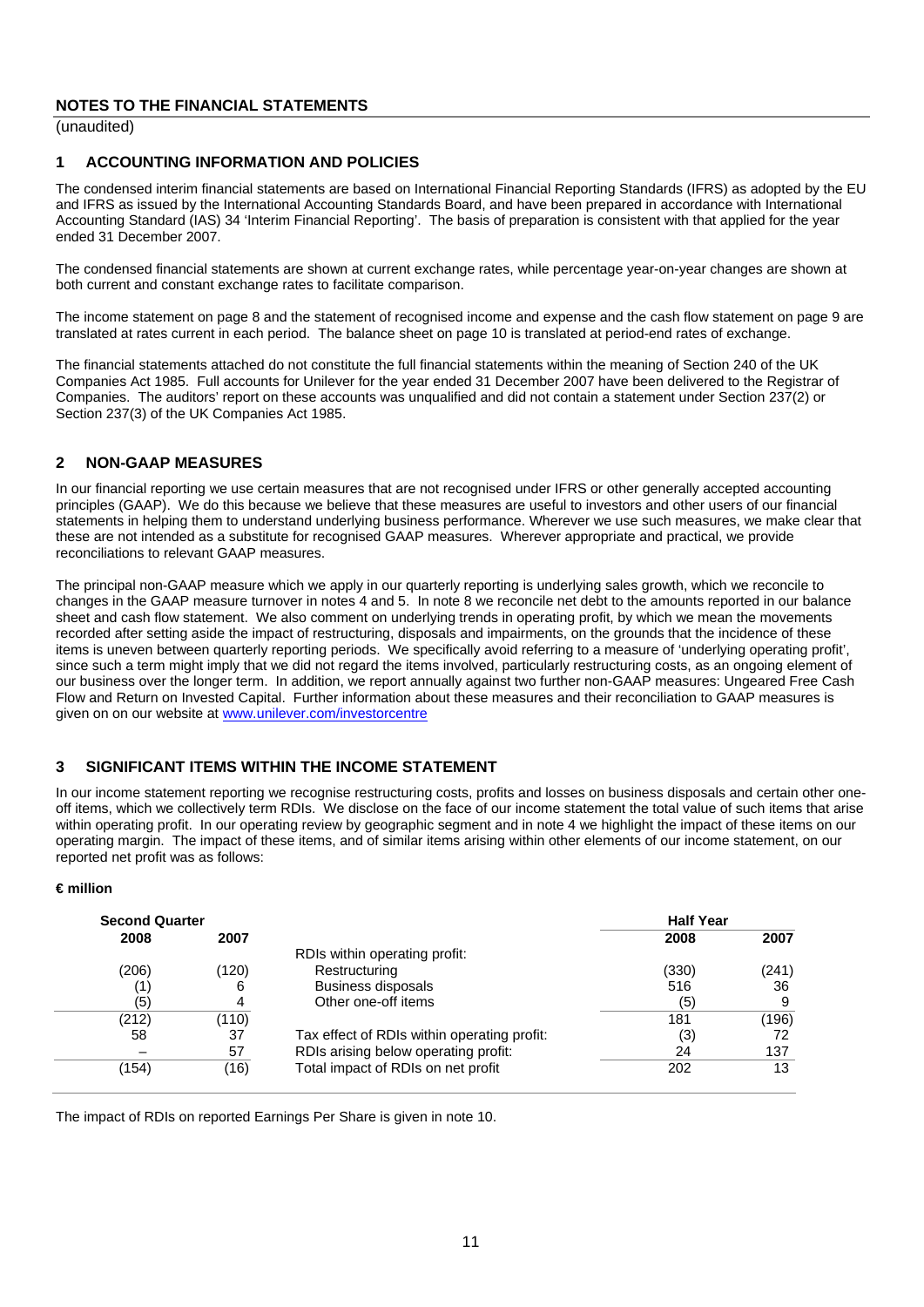(unaudited)

#### **4 SEGMENTAL ANALYSIS BY GEOGRAPHY**

On 28 February 2008 Unilever announced a number of organisational changes. As part of these changes, our operations in Central and Eastern Europe will in future be managed within an enlarged region together with those in Asia and Africa, with Western Europe becoming a standalone region. Since these changes are taking place progressively during the remainder of 2008, we are continuing to report quarterly against our structure as it applied in 2007. In our fourth quarter reporting for 2008 we will provide additional analysis of our regional results against the new structure, including restated amounts for each of the quarters of 2008, and will report on the new basis thereafter.

#### **Continuing operations – Second Quarter**

| $\epsilon$ million                                         | <b>Europe</b>     | <b>Americas</b>    | Asia Africa     | <b>Total</b>    |
|------------------------------------------------------------|-------------------|--------------------|-----------------|-----------------|
| <b>Turnover</b>                                            |                   |                    |                 |                 |
| 2007                                                       | 4 0 4 1           | 3520               | 2 9 6 5         | 10 526          |
| 2008                                                       | 4 0 1 7           | 3 3 1 4            | 3 0 4 3         | 10 374          |
| Change                                                     | (0.6)%            | (5.8)%             | 2.7%            | (1.4)%          |
| Impact of:                                                 |                   |                    |                 |                 |
| Exchange rates                                             | $(2.1)\%$<br>1.4% | (9.4)%<br>$-$ %    | (10.7)%<br>0.2% | (7.1)%<br>0.6%  |
| Acquisitions<br><b>Disposals</b>                           | (2.2)%            | (1.0)%             | (0.3)%          | $(1.3)\%$       |
|                                                            |                   |                    |                 |                 |
| <b>Underlying sales growth</b>                             | 2.3%              | 4.9%               | 15.1 %<br>10.6% | 6.8%<br>7.4%    |
| Price<br>Volume                                            | 5.4 %<br>(2.9)%   | 6.8%<br>(1.7)%     | 4.1%            | (0.5)%          |
|                                                            |                   |                    |                 |                 |
| <b>Operating profit</b>                                    |                   |                    |                 |                 |
| 2007                                                       | 557               | 523                | 363             | 1443            |
| 2008                                                       | 519               | 445                | 405             | 1 3 6 9         |
| Change current rates<br>Change constant rates              | (6.8)%<br>(5.0)%  | (14.9)%<br>(4.3)%  | 11.7%<br>27.5 % | (5.1)%<br>3.4%  |
|                                                            |                   |                    |                 |                 |
| <b>Operating margin</b>                                    |                   |                    |                 |                 |
| 2007                                                       | 13.8%             | 14.9%              | 12.2 %          | 13.7 %          |
| 2008                                                       | 12.9%             | 13.4 %             | 13.3 %          | 13.2 %          |
| Includes restructuring, business disposals and other items |                   |                    |                 |                 |
| 2007                                                       | $(1.7)\%$         | (0.7)%             | $(0.5)\%$       | $(1.1)\%$       |
| 2008                                                       | (3.9)%            | $(1.3)\%$          | $(0.4)\%$       | $(2.0)\%$       |
| <b>Continuing operations - Half Year</b>                   |                   |                    |                 |                 |
| $\epsilon$ million                                         | <b>Europe</b>     | <b>Americas</b>    | Asia Africa     | <b>Total</b>    |
| Turnover                                                   |                   |                    |                 |                 |
| 2007                                                       | 7585              | 6751               | 5718            | 20 054          |
| 2008                                                       | 7511              | 6453               | 5 9 8 1         | 19 945          |
| Change                                                     | (1.0)%            | (4.4)%             | 4.6%            | (0.5)%          |
| Impact of:                                                 |                   |                    |                 |                 |
| Exchange rates                                             | (2.1)%<br>0.8%    | $(8.6)$ %<br>$-$ % | (8.6)%<br>0.2%  | (6.2)%<br>0.3%  |
| Acquisitions<br>Disposals                                  | (1.9)%            | (1.0)%             | (0.3)%          | (1.2)%          |
|                                                            |                   |                    |                 |                 |
| <b>Underlying sales growth</b>                             | 2.3%              | 5.7%               | 14.7%           | 7.0%            |
| Price<br>Volume                                            | 4.0%<br>(1.6)%    | 6.3%<br>(0.6)%     | 8.5%<br>5.7%    | 6.1%<br>0.8%    |
|                                                            |                   |                    |                 |                 |
| <b>Operating profit</b>                                    |                   |                    |                 |                 |
| 2007                                                       | 1 0 6 7           | 988                | 690             | 2 745           |
| 2008                                                       | 1510              | 882                | 792             | 3 1 8 4         |
| Change current rates<br>Change constant rates              | 41.6%<br>43.3%    | (10.8)%<br>(1.1)%  | 14.9%<br>28.3%  | 16.0%<br>23.7 % |
|                                                            |                   |                    |                 |                 |
| <b>Operating margin</b>                                    |                   |                    |                 |                 |
| 2007                                                       | 14.1 %            | 14.6%              | 12.1 %          | 13.7 %          |
| 2008                                                       | 20.1%             | 13.7%              | 13.3 %          | 16.0%           |
| Includes restructuring, business disposals and other items |                   |                    |                 |                 |
| 2007                                                       | $(1.5)\%$         | (0.7)%             | (0.6)%          | $(1.0)\%$       |
| 2008                                                       | 3.5%              | $(1.0)\%$          | (0.2)%          | 0.9%            |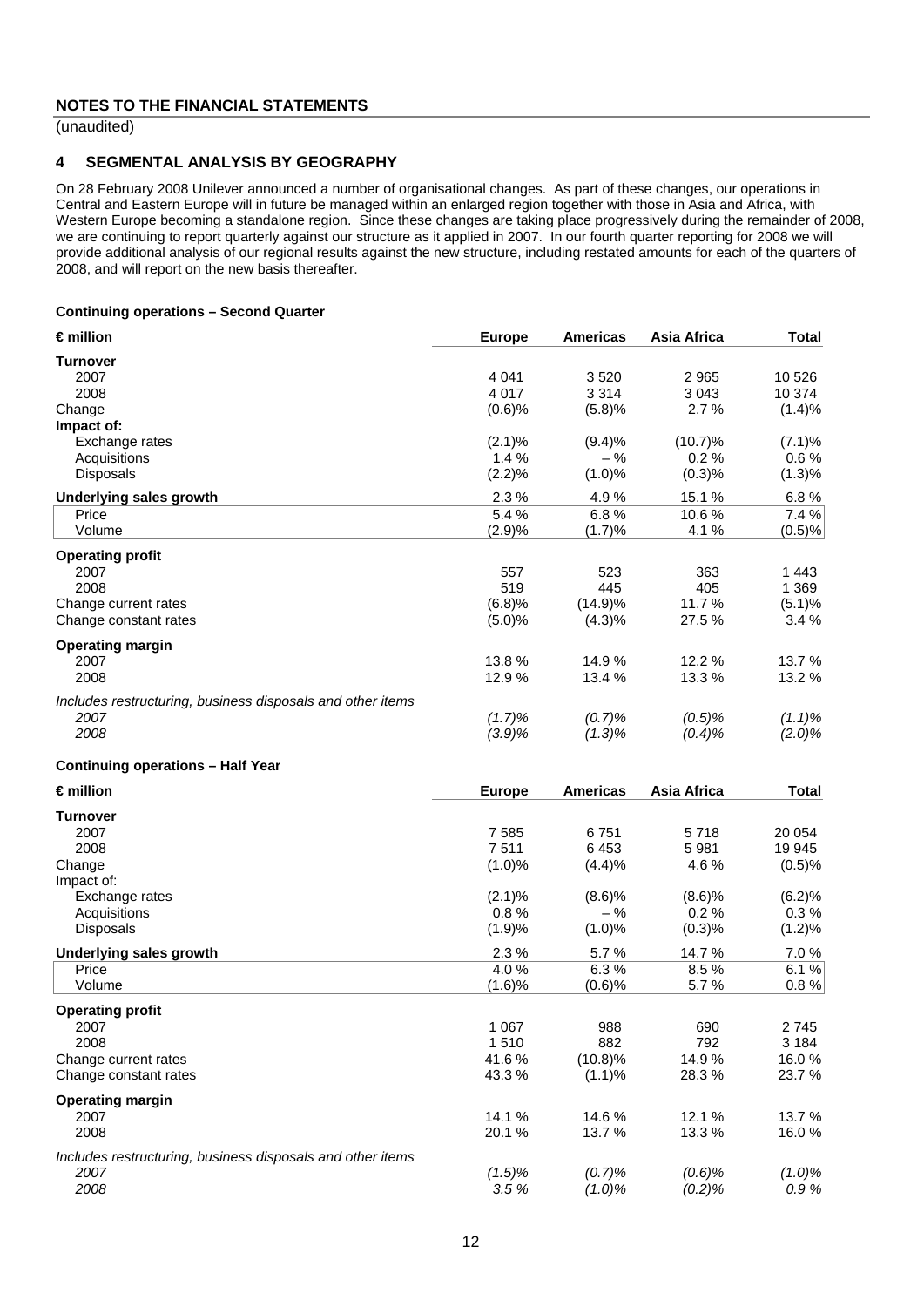(unaudited)

# **5 SEGMENTAL ANALYSIS BY PRODUCT AREA**

#### **Continuing operations – Second Quarter**

|                                | Savoury,    | Ice cream |          | Home care |        |
|--------------------------------|-------------|-----------|----------|-----------|--------|
|                                | dressings   | and       | Personal | and       |        |
| $\epsilon$ million             | and spreads | beverages | care     | other     | Total  |
| <b>Turnover</b>                |             |           |          |           |        |
| 2007                           | 3 3 7 7     | 2441      | 2861     | 1847      | 10 526 |
| 2008                           | 3433        | 2 3 7 7   | 2761     | 1803      | 10 374 |
| Change                         | 1.6%        | (2.6)%    | (3.5)%   | (2.3)%    | (1.4)% |
| Impact of:                     |             |           |          |           |        |
| Exchange rates                 | (5.7)%      | (6.3)%    | (8.7)%   | (8.4)%    | (7.1)% |
| Acquisitions                   | 0.2%        | 2.2%      | $-$ %    | $-$ %     | 0.6%   |
| <b>Disposals</b>               | (1.9)%      | (1.9)%    | 0.1%     | $(1.3)\%$ | (1.3)% |
| <b>Underlying sales growth</b> | 9.6%        | 3.6%      | 5.6%     | 8.1%      | 6.8%   |
| <b>Operating profit</b>        |             |           |          |           |        |
| 2007                           | 526         | 403       | 383      | 131       | 1443   |
| 2008                           | 507         | 370       | 365      | 127       | 1 369  |
| Change current rates           | (3.5)%      | (8.1)%    | (4.7)%   | $(3.1)\%$ | (5.1)% |
| Change constant rates          | 3.2%        | (2.6)%    | 7.4 %    | 11.4%     | 3.4%   |
| <b>Operating margin</b>        |             |           |          |           |        |
| 2007                           | 15.5 %      | 16.5 %    | 13.4 %   | 7.1%      | 13.7 % |
| 2008                           | 14.8%       | 15.6%     | 13.2 %   | 7.0%      | 13.2 % |

# **Continuing operations – Half Year**

|                                | Savoury,    | Ice cream | Home care |        |         |
|--------------------------------|-------------|-----------|-----------|--------|---------|
|                                | dressings   | and       | Personal  | and    |         |
| $\epsilon$ million             | and spreads | beverages | care      | other  | Total   |
| <b>Turnover</b>                |             |           |           |        |         |
| 2007                           | 6752        | 4 0 5 5   | 5610      | 3637   | 20 054  |
| 2008                           | 6859        | 3999      | 5481      | 3 606  | 19 945  |
| Change                         | 1.6%        | (1.4)%    | (2.3)%    | (0.8)% | (0.5)%  |
| Impact of:                     |             |           |           |        |         |
| Exchange rates                 | (5.0)%      | (6.0)%    | (7.5)%    | (6.9)% | (6.2)%  |
| Acquisitions                   | 0.1%        | 1.4%      | $-$ %     | $-$ %  | 0.3%    |
| <b>Disposals</b>               | (1.8)%      | (1.5)%    | (0.1)%    | (1.3)% | (1.2)%  |
| <b>Underlying sales growth</b> | 8.7%        | 5.1%      | 5.7%      | 8.0%   | 7.0 %   |
| <b>Operating profit</b>        |             |           |           |        |         |
| 2007                           | 983         | 517       | 925       | 320    | 2745    |
| 2008                           | 1422        | 586       | 880       | 296    | 3 1 8 4 |
| Change current rates           | 44.7%       | 13.4 %    | (4.9)%    | (7.6)% | 16.0%   |
| Change constant rates          | 51.7 %      | 19.4 %    | $3.8\%$   | 1.9%   | 23.7 %  |
| <b>Operating margin</b>        |             |           |           |        |         |
| 2007                           | 14.6 %      | 12.7 %    | 16.5 %    | 8.8%   | 13.7 %  |
| 2008                           | 20.7 %      | 14.7 %    | 16.1 %    | 8.2%   | 16.0%   |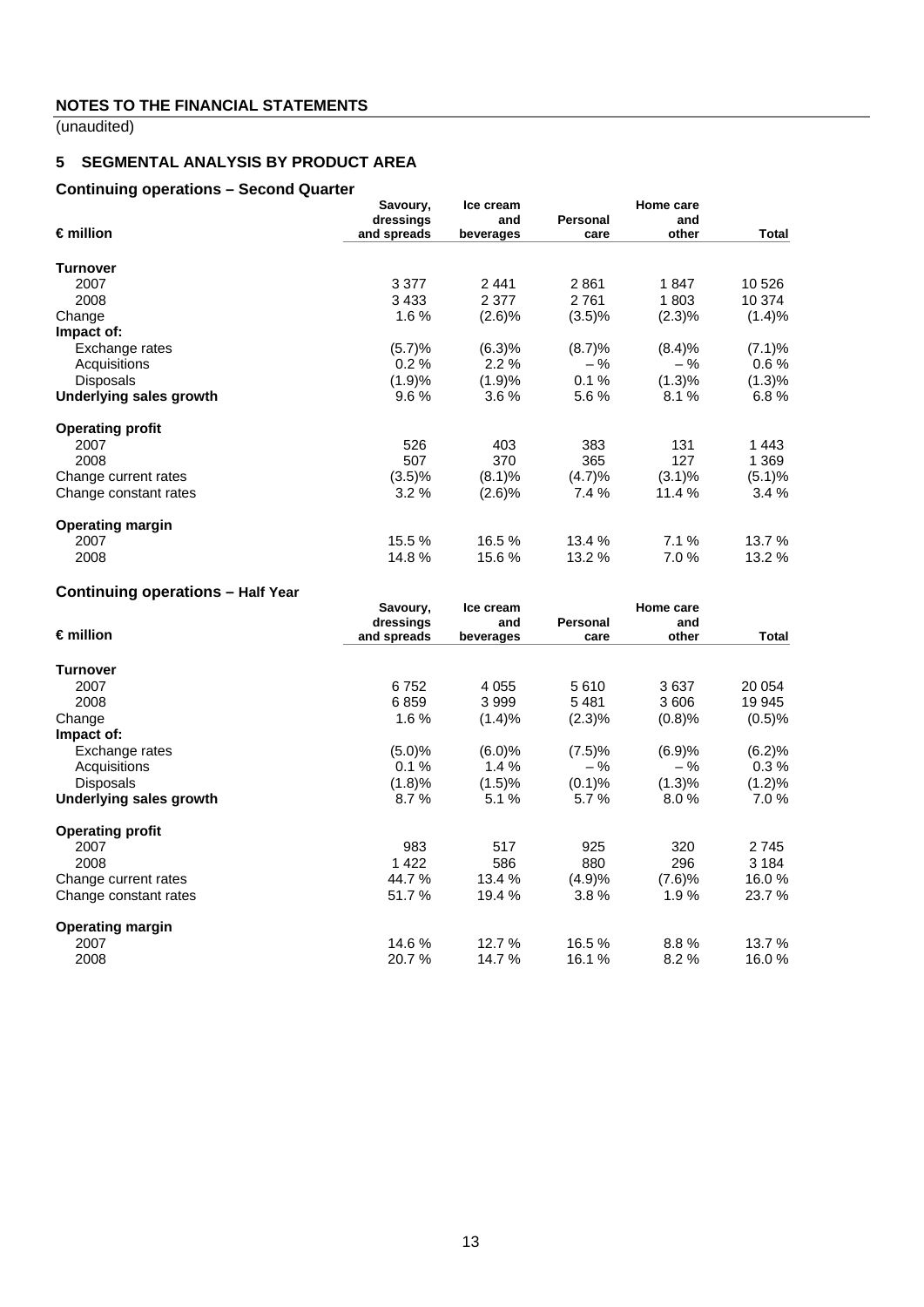(unaudited)

## **6 TAXATION**

The effective tax rate for the first half year was 25% compared with 20% for the first half of 2007. The tax rate is calculated by dividing the tax charge by pre-tax profit excluding the contribution of joint ventures and associates.

## **7 RECONCILIATION OF NET PROFIT TO CASH FLOW FROM OPERATING ACTIVITIES**

| $\epsilon$ million                                                     | <b>Half Year</b> |         |
|------------------------------------------------------------------------|------------------|---------|
|                                                                        | 2008             | 2007    |
| Net profit                                                             | 2 3 8 5          | 2 2 8 1 |
| Taxation                                                               | 750              | 546     |
| Share of net profit of joint ventures/associates and other income from |                  |         |
| non-current investments                                                | (92)             | (139)   |
| Net finance costs                                                      | 141              | 140     |
| Operating profit (continuing and discontinued operations)              | 3 1 8 4          | 2828    |
| Depreciation, amortisation and impairment                              | 466              | 464     |
| Changes in working capital                                             | (2140)           | (1313)  |
| Pensions and similar provisions less payments                          | (42)             | (104)   |
| Restructuring and other provisions less payments                       | (55)             | (93)    |
| Elimination of (profits)/losses on disposals                           | (565)            | (182)   |
| Non-cash charge for share-based compensation                           | 54               | 69      |
| Other adjustments                                                      | (17)             | (8)     |
| Cash flow from operating activities                                    | 885              | 1661    |

#### **8 NET DEBT**

| $\epsilon$ million                                   | As at<br>2008 | As at<br>30 June 31 December<br>2007 |
|------------------------------------------------------|---------------|--------------------------------------|
| Total financial liabilities                          | (11 554)      | (9 649)                              |
| Financial liabilities due within one year            | (5 947)       | (4 166)                              |
| Financial liabilities due after one year             | (5 607)       | (5 483)                              |
| Cash and cash equivalents as per balance sheet       | 1 0 6 0       | 1 0 9 8                              |
| Cash and cash equivalents as per cash flow statement | 662           | 901                                  |
| Add bank overdrafts deducted therein                 | 398           | 197                                  |
| <b>Financial assets</b>                              | 259           | 216                                  |
| Net debt                                             | (10 235)      | (8 335)                              |

On 21 February 2008 we issued Swiss franc notes to the value of CHF 600 million (€360 million) in two tranches: CHF 250 million with an interest rate of 3.125% and maturing in January 2012, and CHF 350 million at 3.5% maturing in March 2015. On 21 May 2008 we issued €750 million fixed rate notes with a coupon rate of 4.875%, repayable in 2013.

#### **9 MOVEMENTS IN EQUITY**

| $\epsilon$ million                                 | <b>Half Year</b> |         |
|----------------------------------------------------|------------------|---------|
|                                                    | 2008             | 2007    |
| Equity at 1 January                                | 12819            | 11 672  |
| Total recognised income and expense for the period | 1894             | 3710    |
| <b>Dividends</b>                                   | (1352)           | (1363)  |
| Movement in treasury stock                         | (1520)           | (1 283) |
| Share-based payment credit                         | 54               | 64      |
| Dividends paid to minority shareholders            | (95)             | (97)    |
| Currency retranslation gains/(losses) net of tax   | (17)             | (1)     |
| Other movements in equity                          | (11)             | 92      |
| Equity at the end of the period                    | 11 772           | 12794   |

During the first half year we purchased shares to the value of €1.1 billion under the share buy-back programme announced in March 2007.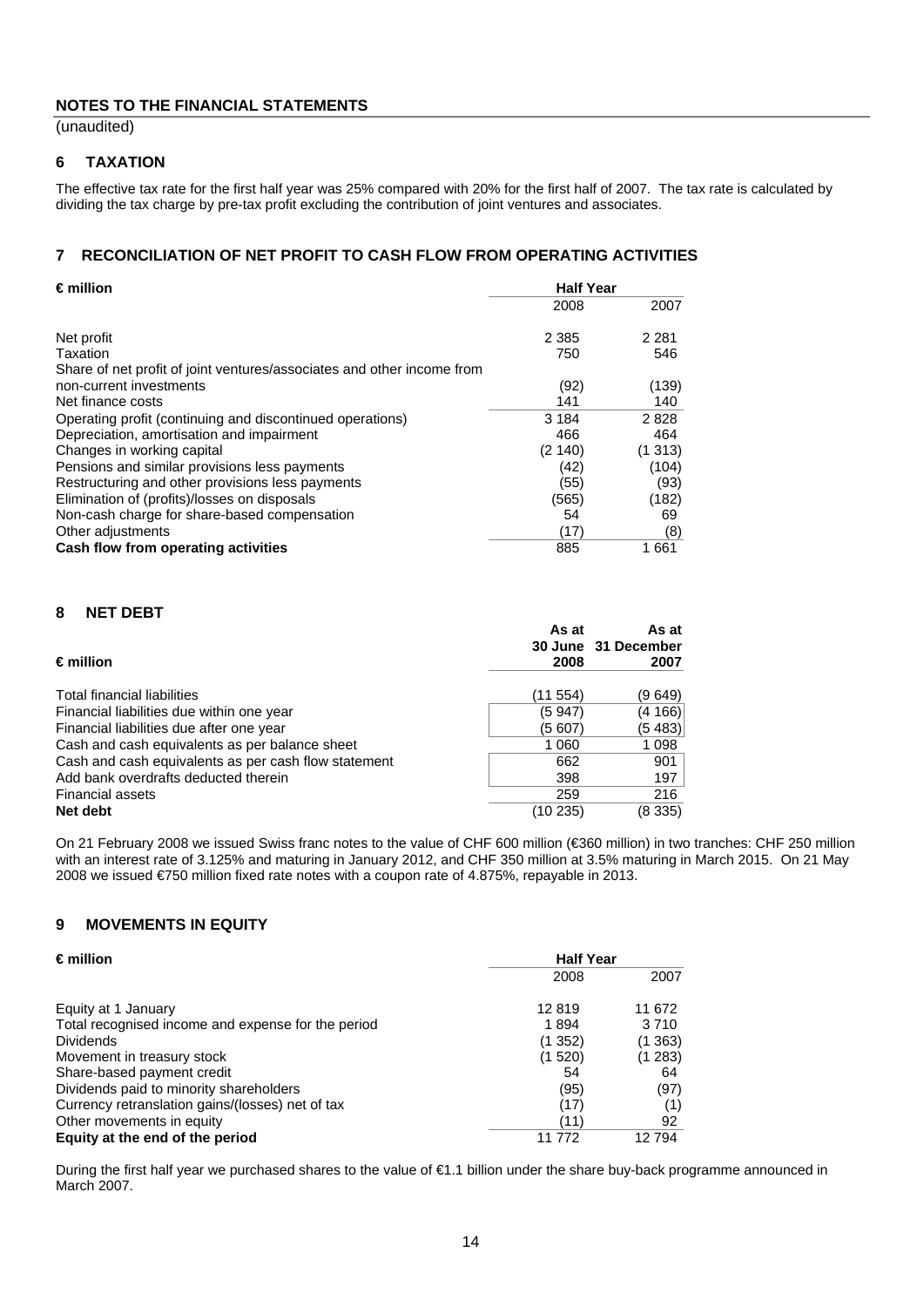(unaudited)

#### **10 COMBINED EARNINGS PER SHARE**

The combined earnings per share calculations are based on the average number of share units representing the combined ordinary shares of NV and PLC in issue during the period, less the average number of shares held as treasury stock.

 In calculating diluted earnings per share, a number of adjustments are made to the number of shares, principally the following: (i) conversion into PLC ordinary shares in the year 2038 of shares in a group company under the arrangements for the variation of the Leverhulme Trust and (ii) the exercise of share options by employees.

Earnings per share for total operations for the first half year were calculated as follows:

|                                                          | 2008               | 2007              |  |
|----------------------------------------------------------|--------------------|-------------------|--|
| <b>Combined EPS - Basic</b>                              |                    | Millions of units |  |
| Average number of combined share units                   | 2828.1             | 2 8 8 7.1         |  |
|                                                          | $\epsilon$ million |                   |  |
| Net profit attributable to shareholders' equity          | 2 2 4 8            | 2 1 5 7           |  |
| Combined EPS (Euros)                                     | 0.79               | 0.75              |  |
| <b>Combined EPS - Diluted</b>                            |                    | Millions of units |  |
| Adjusted average number of combined share units          | 2925.6             | 2 9 8 4 .5        |  |
| Combined EPS - diluted (Euros)                           | 0.77               | 0.72              |  |
| <b>Impact of RDIs on Earnings Per Share</b>              |                    |                   |  |
|                                                          | $\epsilon$ million |                   |  |
| Total impact of RDIs on reported net profit (see note 3) | 202                | 13                |  |
| Impact of RDIs on basic earnings per share (Euros)       | 0.07               | 0.01              |  |
| <b>Earnings per share in US Dollars and Sterling</b>     |                    |                   |  |

| Larrings per share in oo Donars and Otermig |      |      |
|---------------------------------------------|------|------|
| Combined EPS (Dollars)                      | 1.22 | 0.99 |
| Combined EPS - diluted (Dollars)            | 1.18 | 0.96 |
|                                             |      |      |
| Combined EPS (Pounds)                       | 0.62 | 0.50 |
| Combined EPS - diluted (Pounds)             | 0.60 | 0.49 |

The numbers of shares included in the calculation of earnings per share is an average for the period. During the period the following movements in shares have taken place: Millions

|                                                              | <b>IVIIIIIONS</b> |
|--------------------------------------------------------------|-------------------|
| Number of shares at 31 December 2007 (net of treasury stock) | 2853.1            |
| Net movements in shares under incentive schemes              | 6.0               |
| Share buv-back                                               | (53.6)            |
| Number of shares at 30 June 2008                             | 2 805.5           |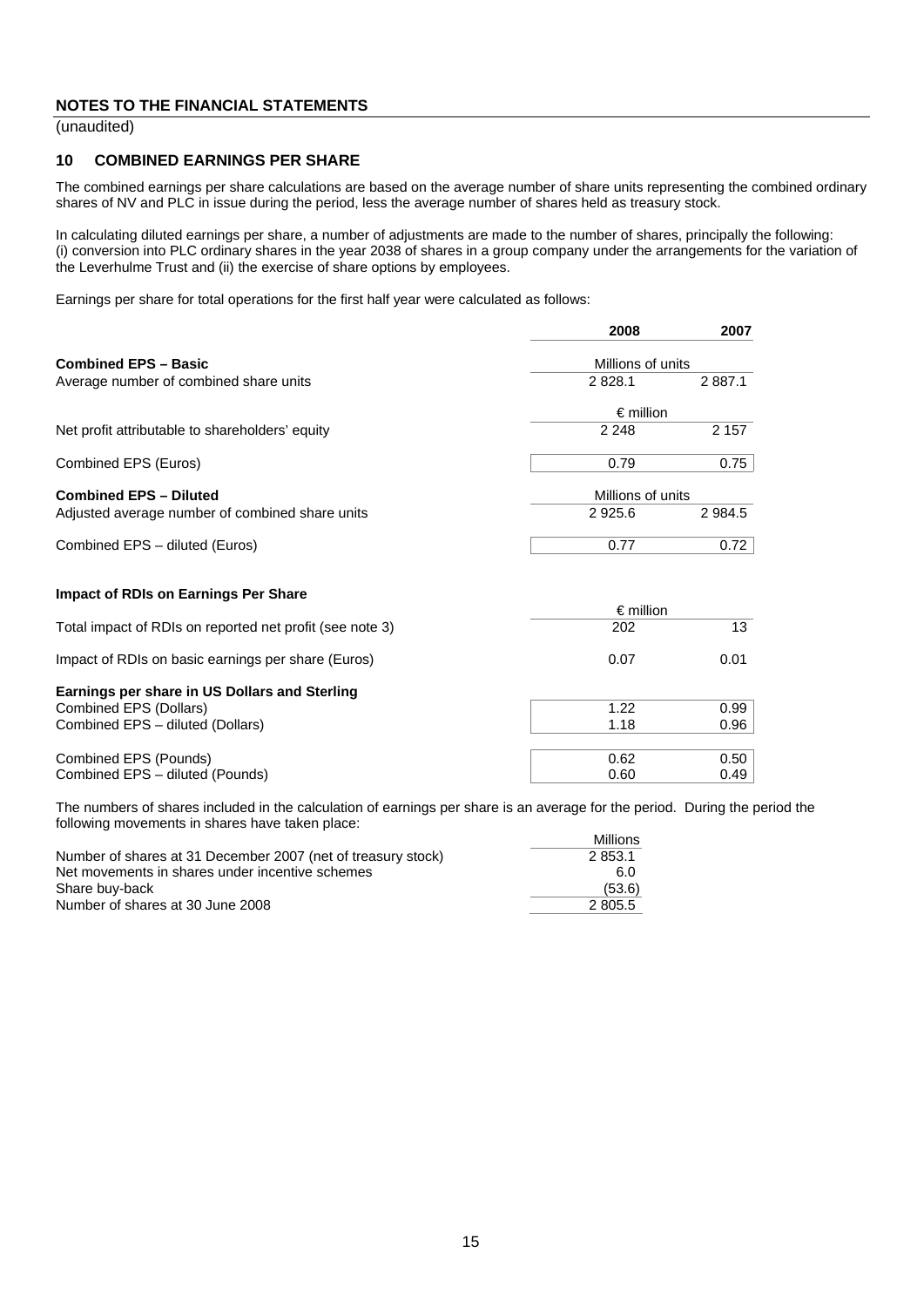(unaudited)

#### **11 ACQUISITIONS AND DISPOSALS**

On 14 November 2007 we announced that we had signed a definitive agreement with McCormick & Company, Incorporated to sell our Lawry's and Adolph's branded seasoning blends and marinades business in the US and Canada for €410 million. The transaction is expected to be completed on or around 31 July 2008. The combined annual turnover of the business is approximately €100 million.

 Effective 1 January 2008, we entered into an expanded international partnership with Pepsico for the marketing and distribution of ready-to-drink tea products under the *Lipton* brand.

On 3 January 2008 we completed the sale of the Boursin brand to Le Groupe Bel for €400 million. The turnover of this brand in 2007 was approximately €100 million.

On 4 February 2008 we announced that we had signed an agreement to acquire Inmarko, the leading Russian ice cream company, for an undisclosed amount. The transaction was completed on 2 April 2008. The company had a turnover in 2007 of approximately €115 million.

On 19 June 2008 we announced that we had signed an agreement to sell our edible oil business in Côte d'Ivoire together with our interests in local palm oil plantations, Palmci and PHCI. At the same time we plan to acquire the soap business of Cosmivoire, an Ivorian producer with a market presence throughout Francophone West Africa. The deal is subject to approval by the regulatory authorities.

On 10 July 2008 we announced that we had signed an agreement to sell Komili, the market leading olive oil brand in Turkey, to Ana Gida, part of the Anadolu Group, for an undisclosed amount. The transaction, which is subject to regulatory approval, is expected to be completed by the end of 2008.

On 21 July 2008 we announced that we had signed an agreement with Grupo SOS for the disposal of our Bertolli olive oil and vinegar business, for a consideration of €630 million. The transaction is structured as a worldwide perpetual licence by Unilever of the *Bertolli* brand in respect of olive oil and premium vinegar. The transaction includes the sale of the Italian Maya, Dante and San Giorgio olive oil and seed oil businesses, as well as the factory at Inveruno, Italy. The transaction, which is subject to regulatory approval, is expected to be completed by the end of 2008.

On 28 July 2008 we announced that we had signed a definitive agreement to sell our North American laundry business in the US, Canada and Puerto Rico to Vestar Capital Partners, a leading global private equity firm, for a face value of US \$1.45 billion. Vestar will merge the business with its existing operation, Huish Detergents Inc., to form a new company, The Sun Products Corporation. The consideration consists of a cash payment of US \$1.075 billion, together with preferred shares in the Sun Products Corporation with a face value of US \$375 million, and warrants offering the opportunity to acquire up to 2.5% of the common equity of the Sun Products Corporation. The businesses to be sold include the *all*, *Snuggle*, *Wisk*, *Surf* and *Sunlight* fabric cleaning and fabric conditioning brands in the US, Canada and Puerto Rico, as well as Unilever's manufacturing facility in Baltimore. These businesses had a combined turnover in 2007 of approximately US \$1.0 billion. The transaction, which is subject to regulatory approval, is expected to be completed by the end of 2008.

## **12 EVENTS AFTER THE BALANCE SHEET DATE**

There were no material post balance sheet events other than those mentioned elsewhere in this report.